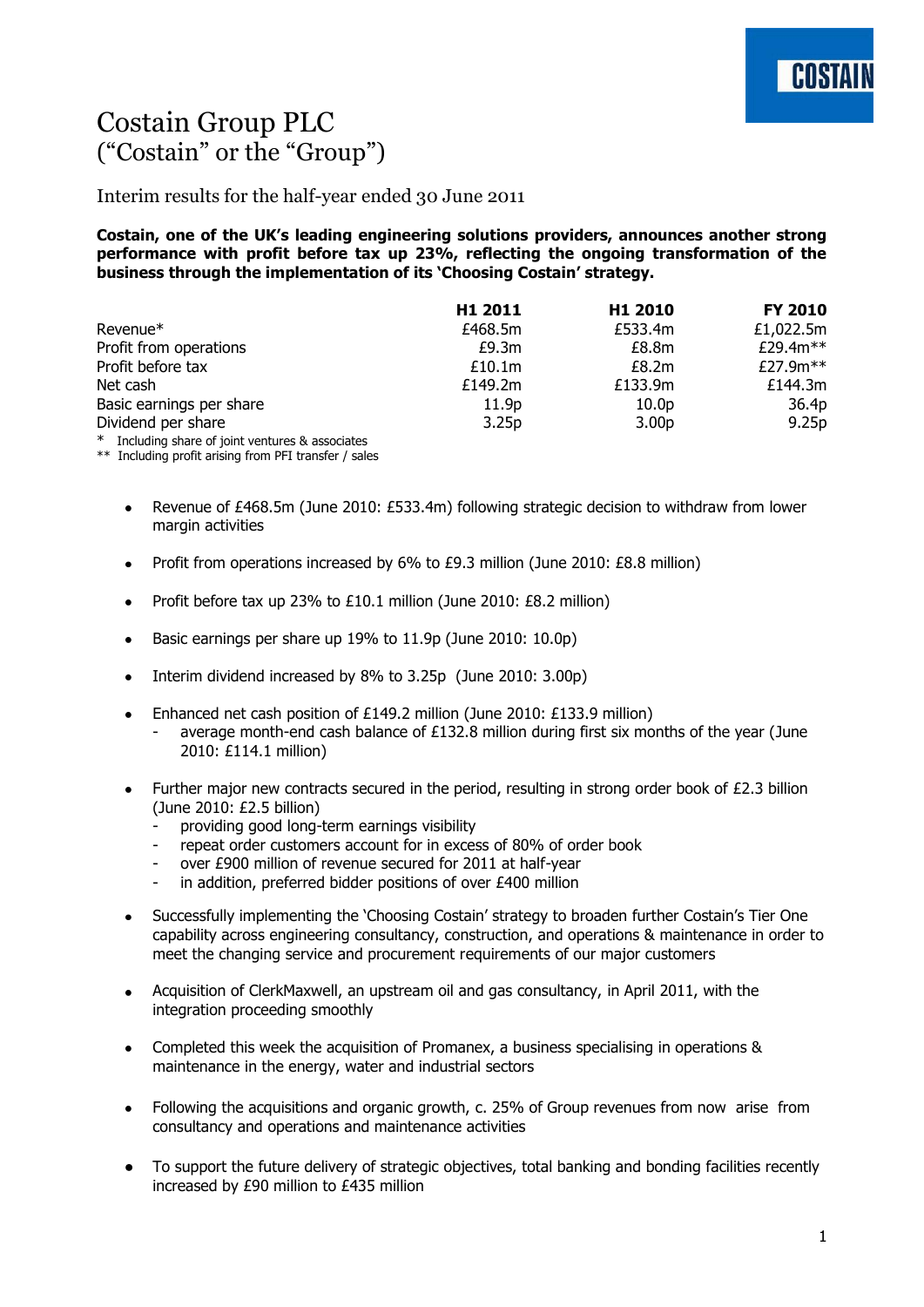Commenting on the results, the Chairman, David Allvey, said:

**"We are delighted with another strong set of results, with a significant increase in profit before tax, an enhanced cash balance, and a robust order book including further new contract awards from our major customers.** 

**"The implementation of our "Choosing Costain" strategy is transforming the Group, as we continue to develop or acquire the skills and capabilities to reinforce our position as one of the UK"s leading Tier One engineering solutions providers.** 

**"Looking ahead, despite continuing challenging market conditions, we see significant opportunity for the continued successful implementation of our strategy and the delivery of the Board"s ambition of doubling profit over the medium term. The Board expects to report continued progress at the year-end in line with its expectations."** 

**25 August 2011**

# **ENQUIRIES:**

Andrew Wyllie, Chief Executive Tony Bickerstaff, Finance Director Graham Read, Group Communications Director

Mark Garraway Helen Tarbet

**Costain Group PLC Tel: 01628 842 444**

**College Hill Tel: 020 7457 2020**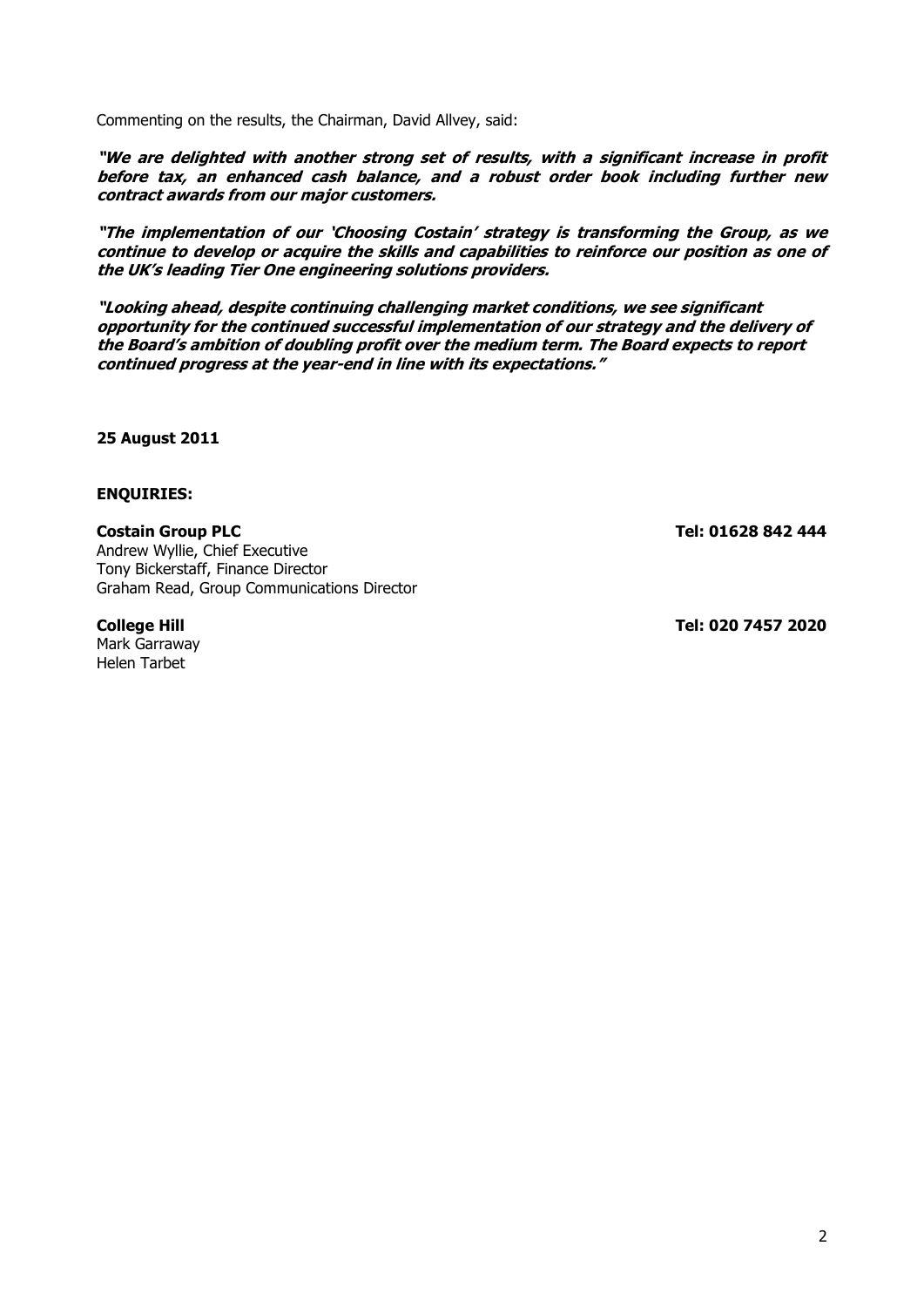# **Chairman"s and Chief Executive"s Statement**

# **Strategy transforming Costain**

Costain delivered another strong performance during the period, with a 23% increase in profit before tax, an enhanced cash balance of £149.2 million and an order book of £2.3 billion, providing good long-term earnings visibility.

The implementation of our 'Choosing Costain' strategy is transforming the Costain business, and reinforcing our position as one of the UK's leading Tier One engineering solutions providers.

Our focus remains on working with blue chip customers in chosen sectors whose major spending plans are underpinned by strategic national needs, regulatory commitments or essential maintenance requirements.

Costain is now delivering the largest waste PFI project in Europe, the largest nuclear decommissioning project in the UK, and is the leading service provider to the Highways Agency.

We are continuing to develop the skills and capabilities necessary to meet the changing service demands of our major customers. They are increasingly expecting Tier One providers to meet their specific requirements by delivering an innovative service across engineering consultancy, construction, and operations and maintenance, through larger and longer-term bundled contracts. In addition to the organic development of those skills within Costain, our capability has been further enhanced through the acquisition during the period of ClerkMaxwell, an upstream oil and gas consultancy, and after the period end, of Promanex, an industrial support services business, as outlined below.

The service being offered to our customers, and the make-up of our earnings streams, are being transformed as we continue to broaden the business through the implementation of our strategy both organically and by acquisition. As a consequence, the quality and visibility of earnings is expected to continue to be enhanced.

Our culture and values are defined by our 'Costain Cares' initiative, which places responsible, effective and collaborative stakeholder relationships at the core of everything we do. This ensures that the Costain service is distinctive, and is an increasingly important factor in our stakeholders' selection processes.

The combination of our strategy, strong finances and an ambitious Board provides the opportunity to accelerate further the development of the Group and deliver the Board's ambition of doubling profit over the medium term.

# **Acquisitions**

In April we announced the acquisition of ClerkMaxwell, an Aberdeen-based front-end engineering and operations support services provider operating in the upstream oil & gas sector.

Initial cash consideration was £3.2 million for 100% of ClerkMaxwell's share capital. Deferred cash consideration payments, based on a percentage of the notional future value of ClerkMaxwell calculated on the basis of an 8.0x multiple of EBITDA ("Notional Future Value"), may also be payable shortly after completion of the financial years ending 31 December 2012, 2013 and 2014. The total percentage of Notional Future Value payable over the three years ending 31 December 2014 is 49%.

The integration of ClerkMaxwell into the Group's Energy & Process division is proceeding smoothly, and provides Costain with a full hydrocarbons value chain capability from upstream oil & gas, gas processing, LNG, gas storage through to downstream. The transaction also provides the Group with access to a larger and broader customer base.

Subsequent to the period end, Costain acquired Promanex, an industrial support services business providing facilities management, installation, repair and maintenance and general asset management in a number of high growth markets such as power, petrochemicals and nuclear. The consideration for the acquisition, together with management retention payments, is £16.4m. In addition, the business is being acquired with normalised net debt of £2.4 million.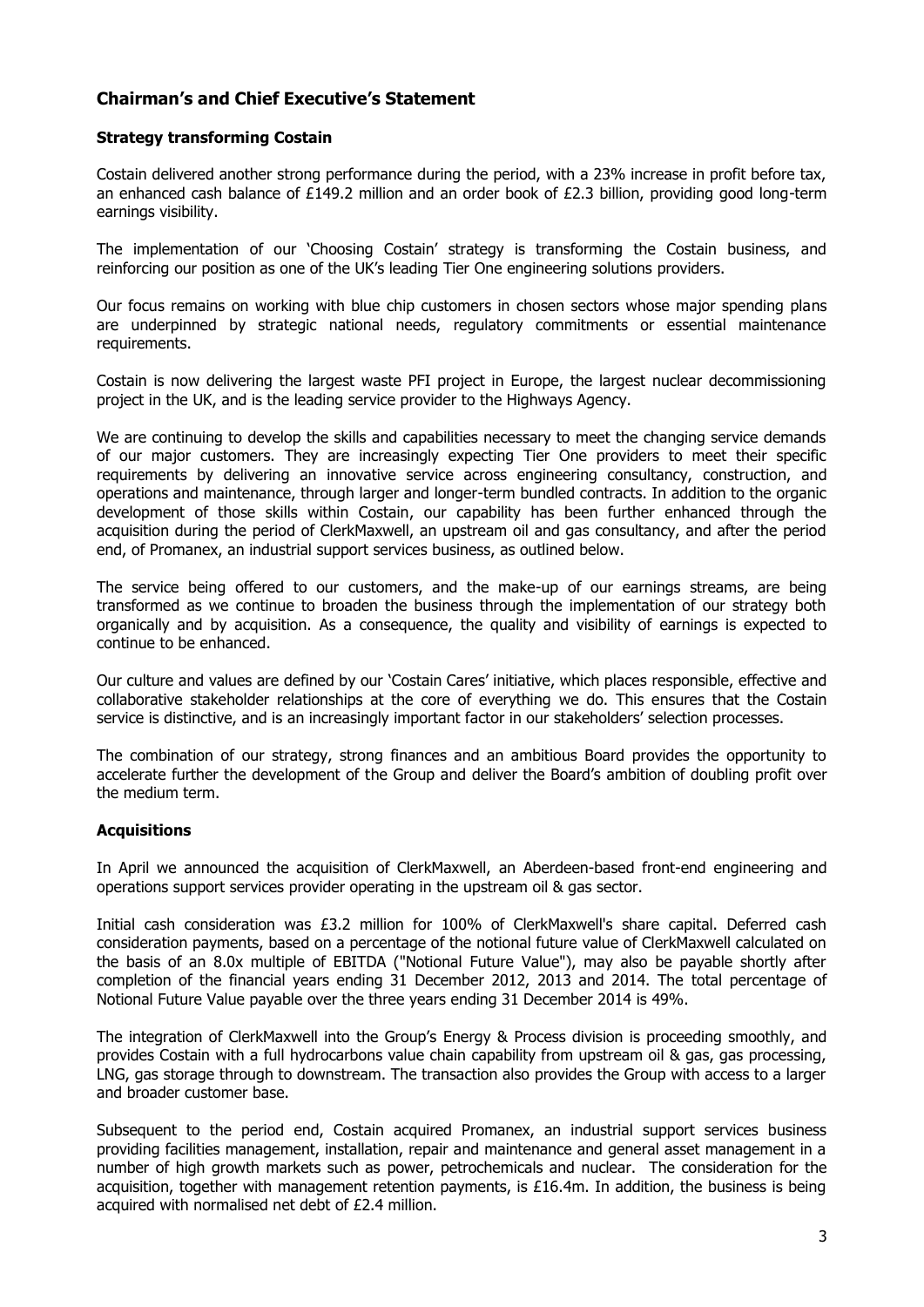Promanex's customer base includes such blue chip companies as Conoco Phillips, EDF, E.ON, Magnox, RWE, Scottish and Southern Energy, Siemens and Total, a number of which are existing Costain customers.

The acquisition significantly enhances Costain's capabilities in care and maintenance in key growth areas where there is significant national need, particularly in power, nuclear process, hydrocarbons and chemicals and water. Once the acquisition is fully integrated into our Infrastructure division, Costain will be able to offer a full lifecycle proposition to customers in these target markets.

# **Results**

Revenue, including the Group's share of associates and joint ventures, for the half year ended 30 June 2011 was £468.5 million (2010: £533.4 million), reflecting the strategic decision to withdraw from lower margin activities. Profit from operations rose 6% to £9.3 million (2010: £8.8 million), and profit before tax increased 23% to £10.1 million (2010: £8.2 million). Basic earnings per share were up 19% to 11.9 pence (2010: 10.0 pence).

Net finance income amounted to £0.8m in the period compared to a cost of £0.6m last year, the change mainly being due to an improvement in the pension scheme related net finance element.

The Group continued to enjoy a strong cash position and net cash at 30 June 2011 stood at £149.2 million (2010: £133.9 million), with an average month end cash balance during the first six months of the year of £132.8 million (H1 2010: £114.1 million). The cash position has increased in the first half of the year as a result of favourable timing of receipts including contract advancements, and good operational cash flow.

Having recently increased its total banking and bonding facilities by £90 million to £435 million, the Group has supportive and flexible financing in place to facilitate its strategy of organic and acquisitive growth.

# **Order Book**

Following further major new contract awards since the beginning of the year, the order book at 30 June 2011 was £2.3 billion (June 2010: £2.5 billion). Over £900 million of revenue has been secured for 2011 at the half year.

As well as including c. £500 million revenue for 2012 (June 2010: £570 million for 2011), the order book also provides good long-term visibility with over £1.3 billion of revenue secured for 2013 and beyond.

We are also encouraged by our continuing strong preferred bidder position of over £400 million at the period end (June 2010: over £500 million).

#### **Pension**

In recent years the Board has taken various decisive actions to address the Group's legacy defined benefit pension scheme, with the result that the deficit has been substantially reduced. The deficit was reduced by £29.8 million from the position as at 30 June 2010, to £26.5 million net of deferred tax at 30 June 2011. The assumptions and sensitivities used in the valuation of the pension scheme are set out in the notes to the interim financial statements.

An agreement was finalised with The Trustee of the Costain Pension Scheme (CPS) in November last year regarding the actuarial valuation as at 31 March 2010. The agreement, which incorporated the £22.0 million transfer of certain PFI investments completed last year, resulted in a corresponding reduction in the Group's annual cash contributions into the CPS over a thirty-nine month period starting with effect from 1 January 2011.

# **Dividend**

The Board has declared an increased interim dividend of 3.25 pence per share (2010: 3.0 pence per share). The dividend will be paid on 28 October 2011 to those shareholders on the register as at the close of business on 23 September 2011.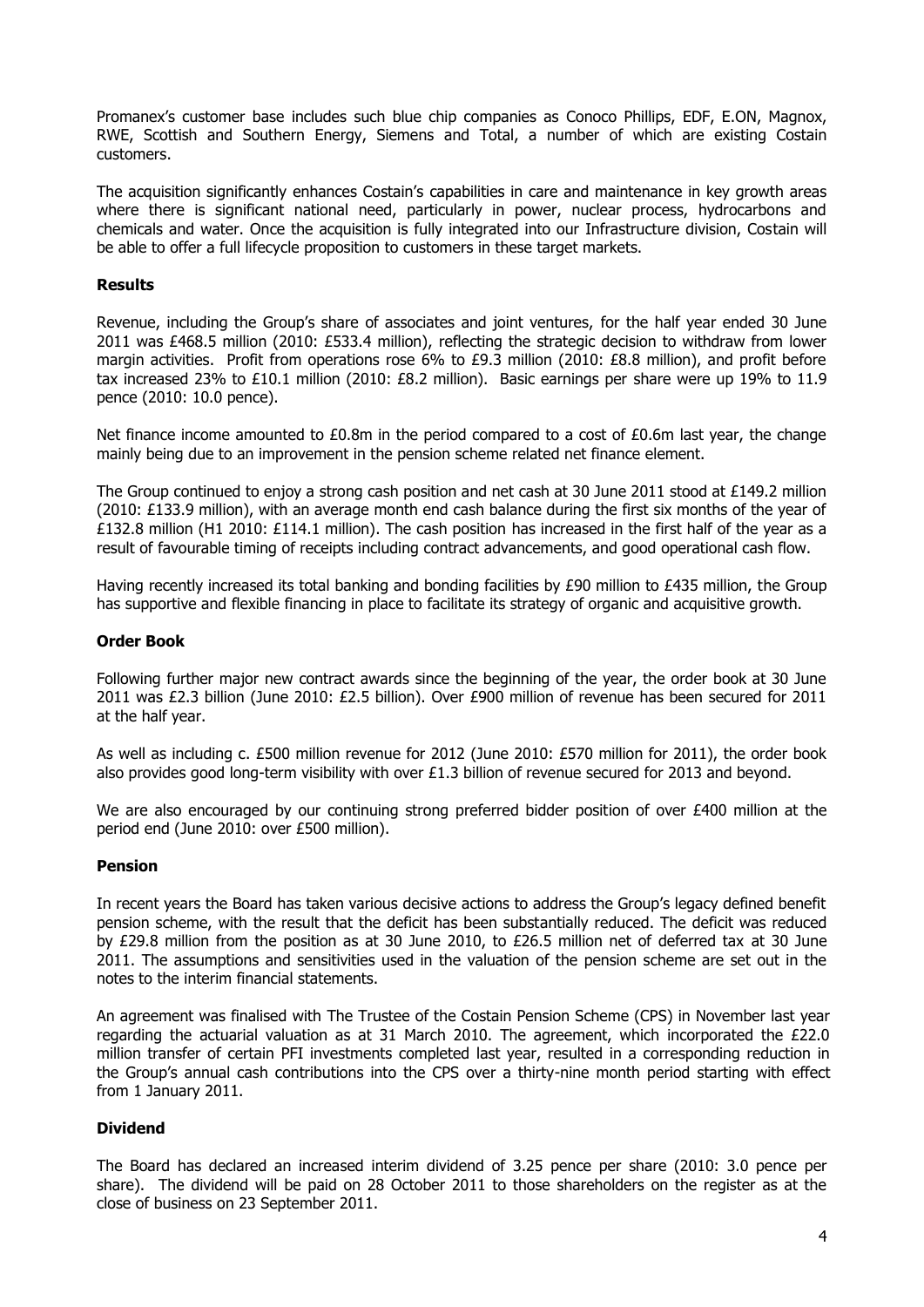# **Operational Review**

The Group's three core divisions - Environment, Infrastructure and Energy & Process - provide engineering solutions and end-to-end service delivery to blue chip customers in targeted markets. These divisions represent the focus for the strategic development of the Group's operations.

# Environment

Revenue, including share of joint ventures and associates, during the period was £159.8 million (2010: £246.7 million), with profit from operations of £6.7 million (2010: £1.2 million). The expected reduction in revenue results from the strategic decision to withdraw from lower margin activities, and a slower than anticipated start to the AMP5 programme of work. The profitability of the division has increased significantly in the period compared to the first-half of 2010, as a number of previously underperforming projects have been completed and the close-out of the Community division has been achieved well within budget.

The divisional order book at the period end stands at £1.1bn, a similar level to the start of the year, and our key target markets in the Environment division are water and waste.

In water, Costain is a market leader in the delivery of the AMP-5 asset management programmes, part of a £22 billion investment to be made by the water utilities between 2010 and 2015, and underpinned by the necessity to meet regulatory and legislative requirements.

Costain has AMP5 framework contracts with Severn Trent, Southern Water, United Utilities and Welsh Water. During the period, Costain was also appointed to the Northumbrian Water AMP5 framework and was awarded further work with Severn Trent and United Utilities. Good progress has been made on the Brighton and Hove project for Southern Water.

The Group's leading position provides an exceptionally strong platform to secure future opportunities in the sector as it begins to look ahead to the next regulatory review period, which is expected to require a more integrated service offering, and the extension or award of new contracts.

Driven by recent changes to European and UK legislation, it is estimated that the waste sector will see between £10 billion and £20 billion of capital expenditure over the next 10 years to fund new materials recycling and renewable energy generation infrastructure.

Costain has developed an established position in the sector and is currently successfully delivering Europe's largest waste PFI contract for the Greater Manchester Waste Disposal Authority. Several of the facilities on the scheme, which utilises a range of waste management technologies, have been handed over, and many others are in the commissioning phase. We expect to continue to build on this strong position over the medium term as opportunities come to market.

The Group is growing its Geotechnical Services consulting business which offers surveying, monitoring, testing and analytical services to the highways, rail, water and waste sectors.

# **Infrastructure**

Revenue, including share of joint ventures and associates, during the period was £219.4 million (2010: £223.8 million), with profit from operations of £5.7 million (2010: £8.0 million). The first half of 2010 included a greater number of project completion bonuses and gain share when compared with the first half of this year. The operating margin was additionally impacted in the first half by a higher level of bidding activity, and a provision for additional cost to complete on a project. These costs will not impact the operating margin in the second half.

The order book for the division has been maintained at  $£1.1$  billion and the level of tendering activity remains high.

The Group's focus is on sectors where substantial investment is expected in order to meet national needs over the next five years. The provision of an efficient and reliable infrastructure in the UK is considered a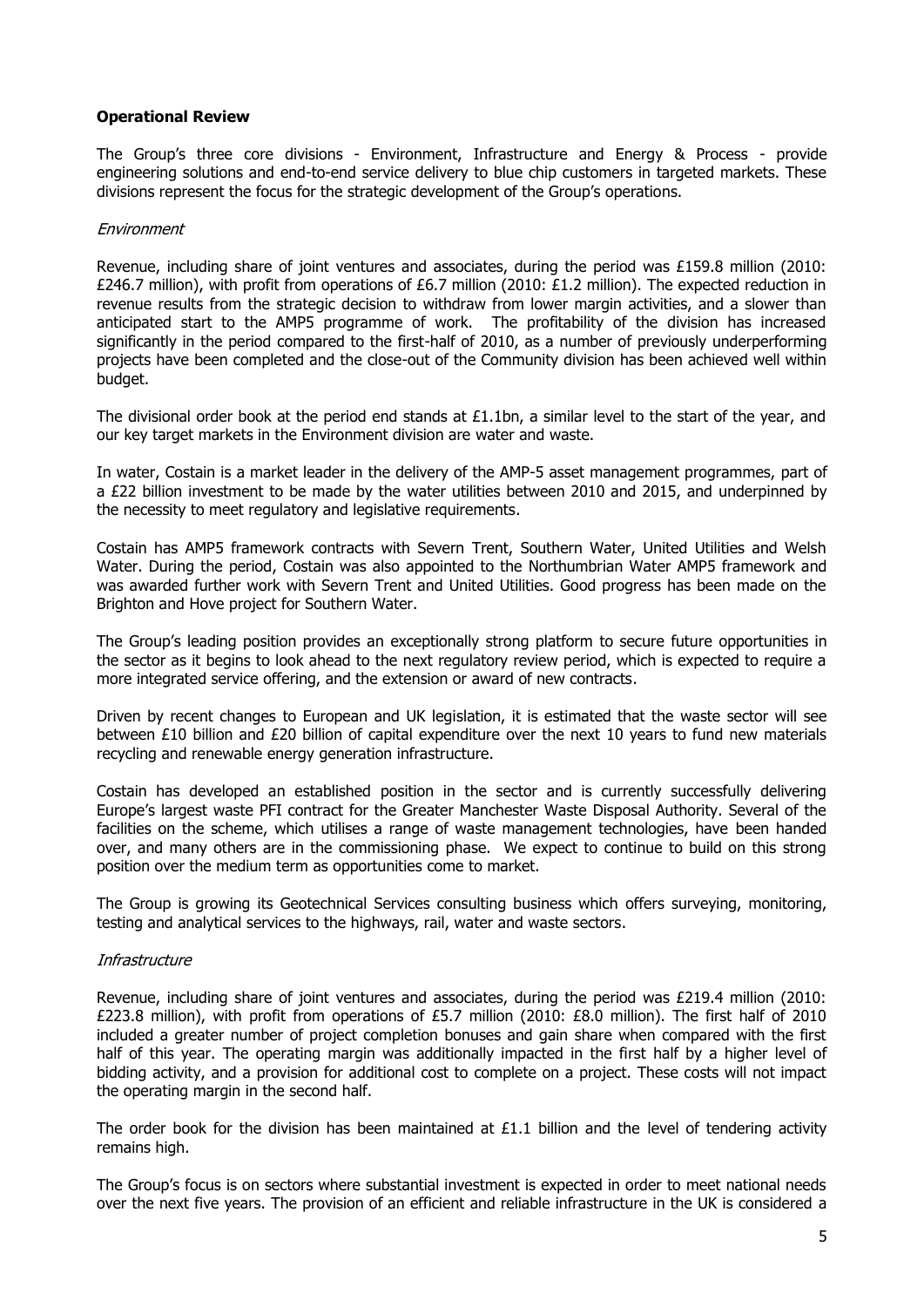prerequisite for generating sustainable economic growth, the facilitation of a broader based economy and the development of the regions.

The highways sector is expected to see over £10 billion expenditure through to 2015, which will be prioritised on key strategic schemes and the provision of enhanced operational maintenance service contracts.

Costain is a major player in the sector and is the leading supplier to the Highways Agency. Good progress has been made in the period across the large portfolio of construction and maintenance contracts, and new contract awards include the A556 for the Highways Agency and the A465 Head of the Valleys for the Welsh Government. The Group is well-placed to secure further contracts in this sector where emphasis is being placed on providing innovative solutions that meet the customer's demands.

The Group is now expanding its operations by targeting a number of Local Authority highways outsourcing opportunities, utilising the skills successfully developed through its market leading position on the Highways Agency 'MAC' contracts.

In rail, over £37 billion of Government expenditure will be provided for Network Rail, London Underground and Crossrail to achieve enhanced capacity, improved reliability and reduced journey times.

With the award to our joint venture of the Paddington Station project since the period end, Costain has now secured four Crossrail contracts, and believes that its combination of specialist skills and ability to deliver complex solutions make it an attractive Tier One delivery partner for that customer. In the period the Group, in joint venture, was awarded the contract to redevelop Reading station by Network Rail, which is in addition to an existing Thameslink contract at Farringdon. The Group has recently formed a joint venture with Alstom and Babcock to target future Network Rail electrification opportunities.

The major project to provide National Grid with an enhanced cable tunnel infrastructure across London is now fully mobilised. The Group is looking to develop further opportunities with that customer.

The Riverside Resource Recovery Facility (RRRF) Energy from Waste facility at Belvedere has entered the commissioning phase and negotiations regarding completion of the project are ongoing.

Costain is also building on its recent success in the airport market, including its participation in frameworks at Manchester and Gatwick, and its first appointment at Heathrow for BAA.

#### Energy and Process

Revenue, including share of joint ventures and associates, during the period was £88.6 million (2010: £62.4 million), with a profit from operations of £1.7 million (2010: £3.1 million). The profitability in the period has been impacted by increased investment in business development, the costs to complete the ClerkMaxwell acquisition and additional costs required to complete a contract in Abu Dhabi. These costs will not impact the operating margins in the second half. The order book has increased slightly and stands at more than £0.1 billion.

In order to bridge the UK's 'energy gap' of c. 50 gigawatts, the Government is anticipating an investment of an estimated £110 billion over the next decade to provide a new generation of secure low carbon electricity powered by a mix of renewable energy, new nuclear and fossil fuel power stations with carbon capture and storage technology. Costain has recently been appointed by the Energy Technologies Institute (ETI) to lead the development of the next generation in carbon capture technology with a potential to significantly reduce the amount of carbon dioxide produced by coal-fired power stations.

The Group is targeting a number of major contract awards over the medium term that would see its involvement in this sector increase significantly.

Costain is a major player in the nuclear process sector with proven design, project delivery and operations and maintenance capability. The Group is currently delivering the largest nuclear process project in the UK, the Evaporator D project at Sellafield, utilising its extensive in-house nuclear design and engineering capability, and, as part of the construction phase the use of innovative modularisation techniques.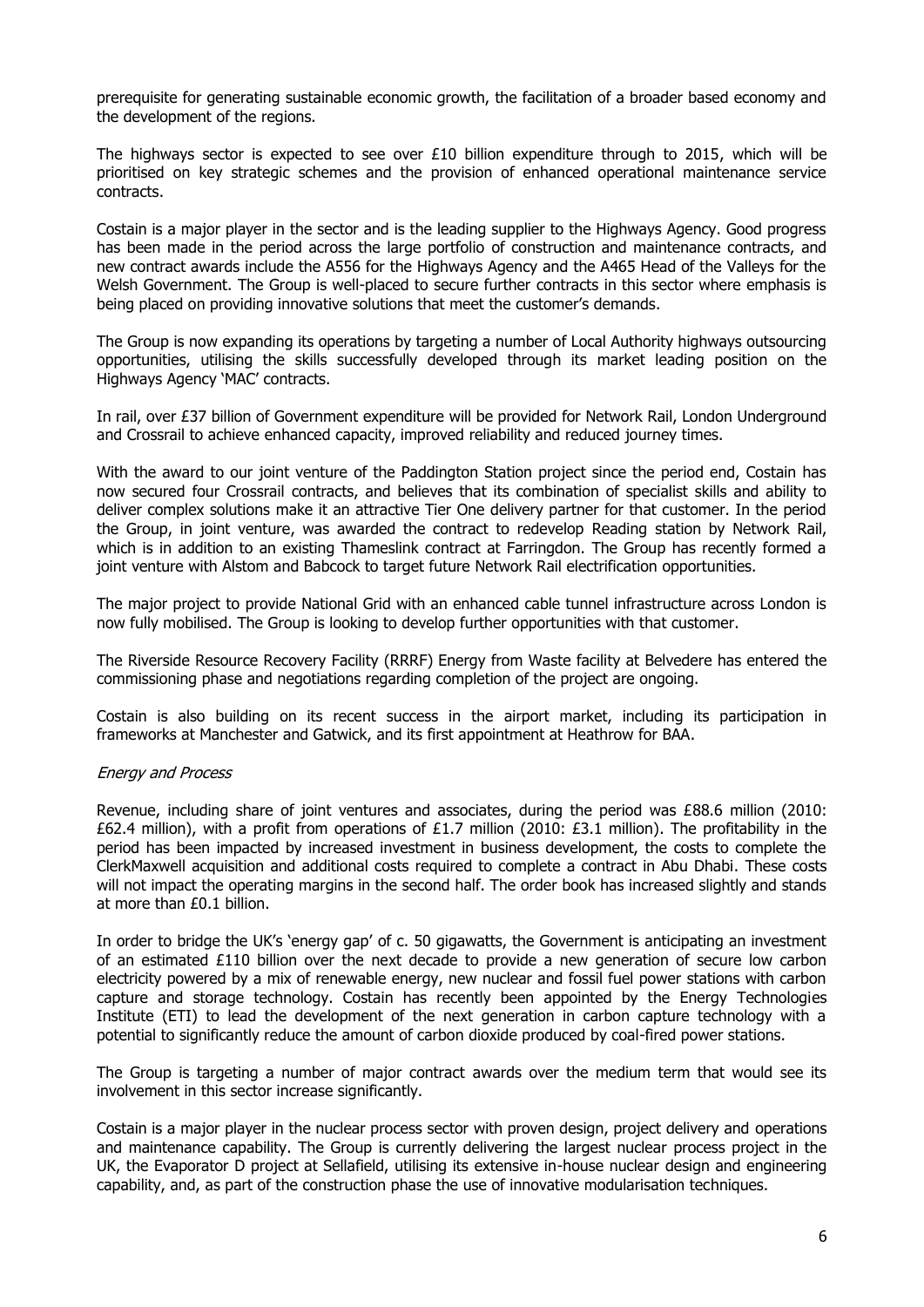The Nuclear Decommissioning Authority has identified a requirement for an investment of £44.5 billion to address the lifetime and clean-up costs associated with the current decommissioning programme. Costain has a variety of decommissioning projects and frameworks across several Magnox sites such as the Fuel Element Debris Dissolution Project at Bradwell where Costain's scope includes engineering, procurement, construction and operation of the facility.

In hydrocarbons and chemicals, the E.ON Holford underground gas storage project is in the final stages of commissioning and Costain is progressing with its offshore support services contract for Centrica in Morecambe Bay being delivered in joint venture with Petrofac. In the period, the Group has been awarded an engineering, procurement and construction management contract by Centrica for a new gas processing train at its Easington Gas Terminal. The Group has continued to undertake a range of projects in Abu Dhabi for ADMA and ADGAS on the Das Island facility.

# Land Development

Revenue for the period was £0.7 million (2010: £0.5 million) with a loss after tax of £0.7 million (2010: loss after tax of £0.5 million). The loss in the period reflects running costs similar to those in the prior period.

# **Risks and uncertainties**

The Board continuously assesses and monitors the key risks of the business. Despite the current uncertainty in the global economy, the key risks that could affect the Group's medium term performance, and the factors which mitigate these risks, have not significantly changed from those set out on pages 40 to 41 of the Group's Annual Report for 2010, a copy of which is available from our website www.costain.com.

The Business Review and the notes to these interim financial statements include consideration of uncertainties affecting the Group in the remaining six months of the year.

#### **Outlook**

Costain has delivered another strong set of results, with a significant increase in profit before tax, an enhanced cash balance, and a robust order book including further new contract awards from our major customers.

The implementation of our 'Choosing Costain' strategy is transforming the Group, as we continue to develop or acquire the skills and capabilities to reinforce our position as one of the UK's leading tier-one engineering solutions providers.

Despite continuing challenging market conditions, we see great opportunities for the Group to implement its strategy and to achieve our ambition of doubling profit over the medium term. The Board expects to report continued progress at the year-end in line with its expectations.

**DAVID ALLVEY Chairman**

**ANDREW WYLLIE Chief Executive**

**25 August 2011**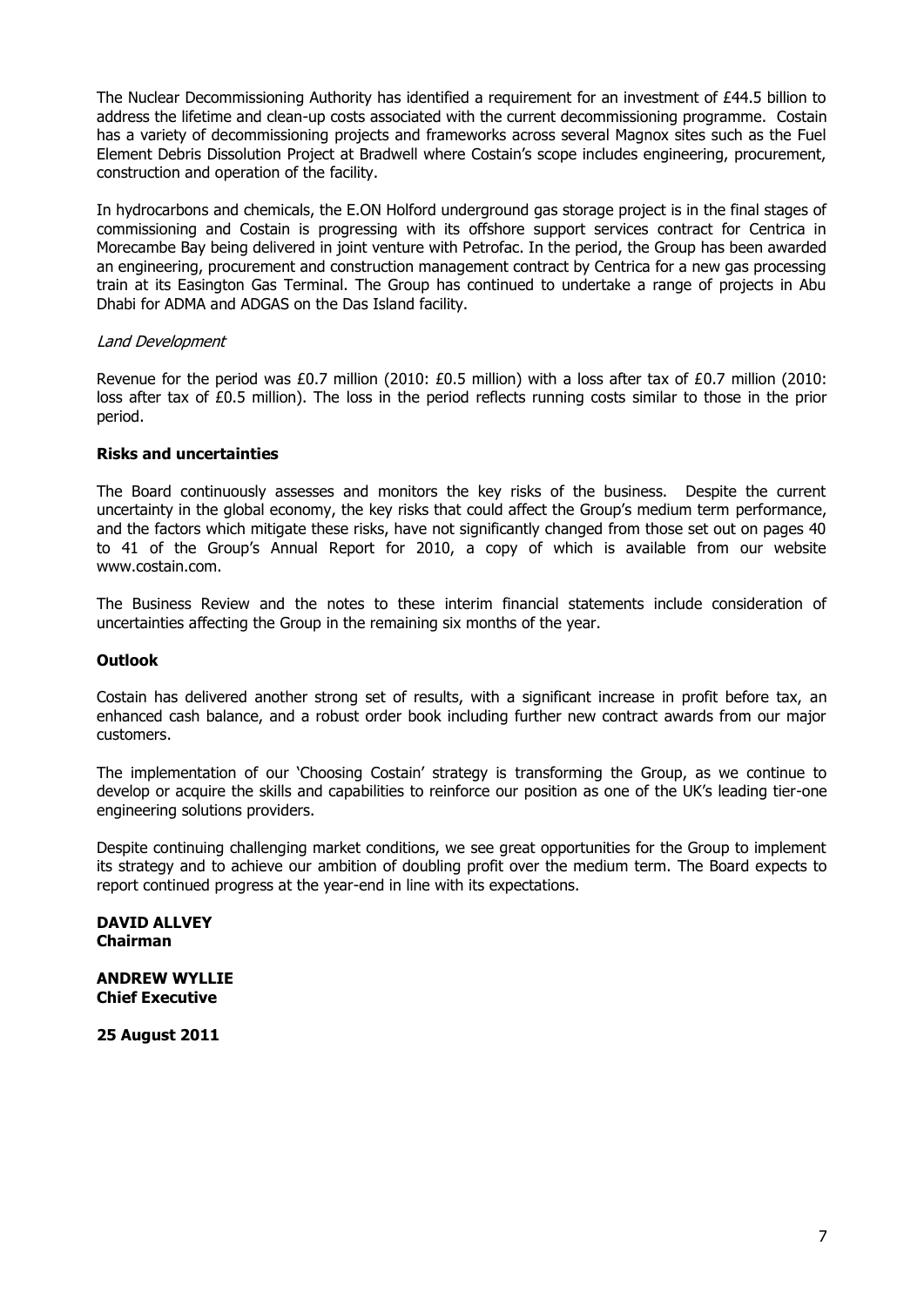| <b>Condensed consolidated income statement</b> |  |  |
|------------------------------------------------|--|--|
|------------------------------------------------|--|--|

| Half-year ended 30 June,                                     |              | 2011      | 2010              | 2010    |
|--------------------------------------------------------------|--------------|-----------|-------------------|---------|
| year ended 31 December                                       |              | Half-year | Half-year         | Year    |
|                                                              | <b>Notes</b> | £m        | £m                | £m      |
|                                                              |              |           |                   |         |
| Revenue                                                      | 3            | 468.5     | 533.4             | 1,022.5 |
| Less: Share of revenue of joint ventures and associates      |              | (59.6)    | (43.5)            | (98.0)  |
| <b>Group revenue</b>                                         |              | 408.9     | 489.9             | 924.5   |
| Cost of sales                                                |              | (387.5)   | (470.6)           | (883.9) |
| Gross profit                                                 |              | 21.4      | 19.3              | 40.6    |
| Administrative expenses                                      |              | (12.3)    | (11.6)            | (23.2)  |
| <b>Group operating profit</b>                                |              | 9.1       | 7.7               | 17.4    |
| Profit on sale of non-consolidated subsidiary                |              | 0.5       |                   |         |
| Profit on sale of interests in joint ventures and associates |              |           |                   | 11.2    |
| Profit on sale of land and property                          | 8            |           | 1.3               | 1.3     |
| Share of results of equity accounted joint ventures and      |              |           |                   |         |
| associates                                                   |              | (0.3)     | (0.2)             | (0.5)   |
| <b>Profit from operations</b>                                | 3            | 9.3       | 8.8               | 29.4    |
| Finance income                                               | 4            | 17.0      | 15.6              | 30.7    |
| Finance expense                                              | 4            | (16.2)    | (16.2)            | (32.2)  |
| Net finance income/(expense)                                 |              | 0.8       | (0.6)             | (1.5)   |
|                                                              |              |           |                   |         |
| Profit before tax                                            |              | 10.1      | 8.2               | 27.9    |
| Income tax expense                                           | 5            | (2.5)     | (1.8)             | (4.8)   |
| Profit for the period attributable to equity holders of      |              |           |                   |         |
| the parent                                                   |              | 7.6       | 6.4               | 23.1    |
| <b>Earnings per share</b>                                    |              |           |                   |         |
| Basic                                                        | 6            | 11.9p     | 10.0 <sub>p</sub> | 36.4p   |
| <b>Diluted</b>                                               | 6            | 11.7p     | 9.9 <sub>p</sub>  | 35.4p   |

During the period, previous period and previous year there were no material acquisitions of businesses. The impact of business disposals in these periods was also not material and, therefore, all results are classified as arising from continuing operations.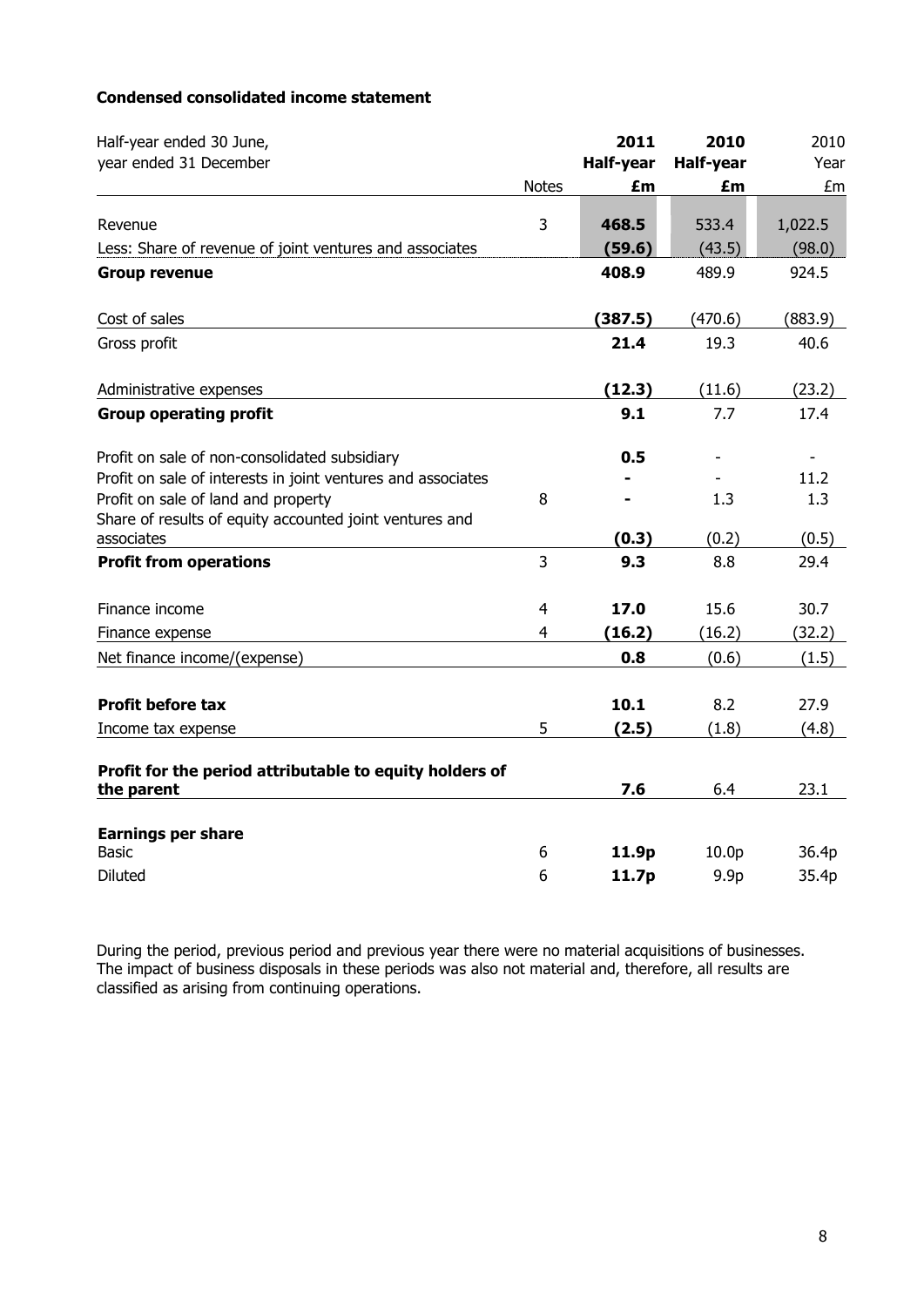# **Condensed consolidated statement of comprehensive income**

| Half-year ended 30 June, year ended 31 December                                           | 2011      | 2010      | 2010  |
|-------------------------------------------------------------------------------------------|-----------|-----------|-------|
|                                                                                           | Half-year | Half-year | Year  |
|                                                                                           | £m        | £m        | £m    |
| <b>Profit for the period</b>                                                              | 7.6       | 6.4       | 23.1  |
| Exchange differences on translation of foreign operations                                 | 0.6       | (2.1)     | (1.1) |
| Cash flow hedges<br>Group:                                                                |           |           |       |
| Effective portion of changes in fair value during period                                  | 0.5       | (3.5)     | 0.3   |
| Net change in fair value transferred to retained earnings                                 | 0.2       | 0.4       | (0.3) |
| Tax recognised on changes in fair value                                                   | (0.2)     | 0.9       |       |
| Joint ventures and associates:                                                            |           |           |       |
| Effective portion of changes in fair value (net of tax) during period                     | (0.3)     | (3.1)     | (1.3) |
| Net changes in fair value (net of tax) transferred to retained earnings                   |           |           | 8.1   |
|                                                                                           |           |           |       |
| Actuarial (losses)/gains on defined benefit pension scheme                                | (1.2)     | 18.3      | 24.6  |
| Tax recognised on actuarial (losses)/gains recognised directly in equity                  | (0.9)     | (5.1)     | (8.1) |
| Other comprehensive (expense)/income for the period                                       | (1.3)     | 5.8       | 22.2  |
|                                                                                           |           |           |       |
| Total comprehensive income for the period attributable to equity<br>holders of the parent | 6.3       | 12.2      | 45.3  |

# **Condensed consolidated statement of changes in equity**

|                                     | Share   | Share   | Translation | <b>Hedging</b> | Retained | Total  |
|-------------------------------------|---------|---------|-------------|----------------|----------|--------|
|                                     | capital | premium | reserve     | reserve        | earnings | equity |
|                                     | £m      | £m      | £m          | £m             | £m       | £m     |
| At 1 January 2010                   | 31.7    | 1.9     | 7.0         | (9.0)          | (35.4)   | (3.8)  |
| Profit for the period               |         |         |             |                | 6.4      | 6.4    |
| Comprehensive (expense)/income      |         |         | (2.1)       | (5.3)          | 13.2     | 5.8    |
| Equity-settled share-based payments |         |         |             |                | 0.6      | 0.6    |
| Dividend paid                       |         | 0.1     |             |                | (3.5)    | (3.4)  |
| At 30 June 2010                     | 31.7    | 2.0     | 4.9         | (14.3)         | (18.7)   | 5.6    |
| Profit for the period               |         |         |             |                | 16.7     | 16.7   |
| Comprehensive income                |         |         | 1.0         | 12.1           | 3.3      | 16.4   |
| Transfer between reserves           |         |         | 0.9         |                | (0.9)    |        |
| Equity-settled share-based payments |         |         |             |                | 0.9      | 0.9    |
| Dividend paid                       |         |         |             |                | (2.0)    | (2.0)  |
| At 31 December 2010                 | 31.7    | 2.0     | 6.8         | (2.2)          | (0.7)    | 37.6   |
| Profit for the period               |         |         |             |                | 7.6      | 7.6    |
| Comprehensive income/(expense)      |         |         | 0.6         | 0.2            | (2.1)    | (1.3)  |
| Equity-settled share-based payments | 0.2     |         |             |                | 1.0      | 1.2    |
| Dividend paid                       |         | 0.1     |             | ۰              | (3.9)    | (3.8)  |
| At 30 June 2011                     | 31.9    | 2.1     | 7.4         | (2.0)          | 1.9      | 41.3   |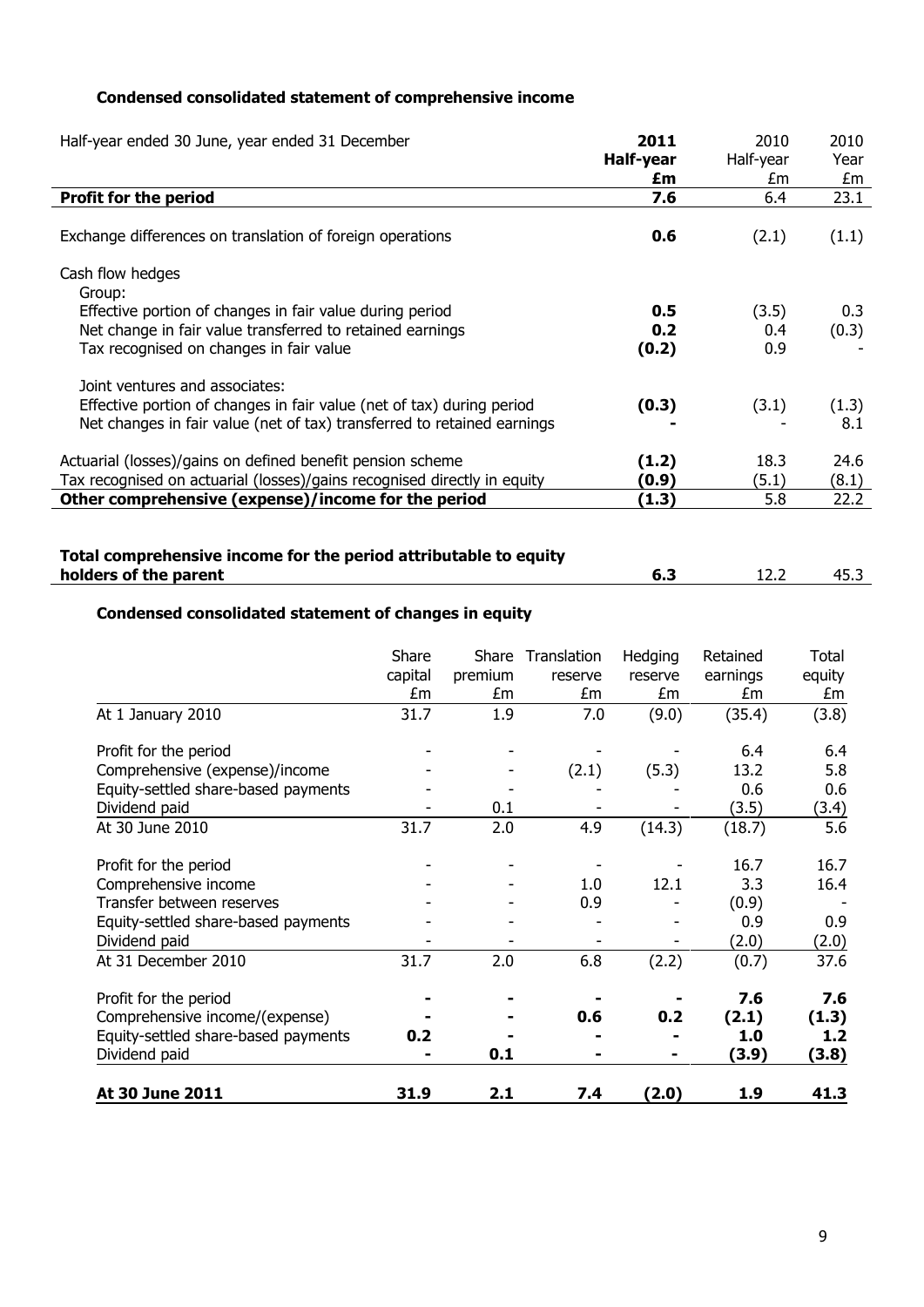# **Condensed consolidated statement of financial position**

| Half-year as at 30 June, year as at 31 December    |              | 2011      | 2010      | 2010  |
|----------------------------------------------------|--------------|-----------|-----------|-------|
|                                                    | <b>Notes</b> | Half-year | Half-year | Year  |
|                                                    |              | £m        | £m        | £m    |
| <b>Assets</b>                                      |              |           |           |       |
| <b>Non-current assets</b>                          |              |           |           |       |
| Property, plant and equipment                      | 8            | 9.2       | 9.9       | 9.7   |
| Goodwill                                           | 8            | 3.2       |           |       |
| Intangible assets                                  |              | 0.6       | 0.5       | 0.1   |
| Investments in equity accounted joint ventures     |              | 23.6      | 24.7      | 24.5  |
| Investments in equity accounted associates         |              | 1.7       | 1.7       | 1.5   |
| Loans to equity accounted joint ventures           |              | 13.6      | 14.3      | 10.8  |
| Loans to equity accounted associates               |              | 8.7       | 1.2       | 0.6   |
| Other receivables                                  |              | 13.6      | 14.5      | 18.9  |
| Deferred tax                                       | 5            | 17.1      | 28.3      | 20.9  |
| <b>Total non-current assets</b>                    |              | 91.3      | 95.1      | 87.0  |
|                                                    |              |           |           |       |
| <b>Current assets</b>                              |              |           |           |       |
| <b>Inventories</b>                                 |              | 1.5       | 2.8       | 1.3   |
| Trade and other receivables                        |              | 174.2     | 193.8     | 162.0 |
| Cash and cash equivalents                          |              | 151.2     | 134.7     | 146.0 |
| <b>Total current assets</b>                        |              | 326.9     | 331.3     | 309.3 |
| <b>Total assets</b>                                |              | 418.2     | 426.4     | 396.3 |
|                                                    |              |           |           |       |
| <b>Equity</b>                                      |              |           |           |       |
| Share capital                                      | 10           | 31.9      | 31.7      | 31.7  |
| Share premium                                      |              | 2.1       | 2.0       | 2.0   |
| Foreign currency translation reserve               |              | 7.4       | 4.9       | 6.8   |
| Hedging reserve                                    |              | (2.0)     | (14.3)    | (2.2) |
| Retained earnings                                  |              | 1.9       | (18.7)    | (0.7) |
| Total equity attributable to equity holders of the |              |           |           |       |
| parent                                             |              | 41.3      | 5.6       | 37.6  |
|                                                    |              |           |           |       |
| <b>Liabilities</b>                                 |              |           |           |       |
| <b>Non-current liabilities</b>                     |              |           |           |       |
| Retirement benefit obligations                     | 9            | 35.8      | 78.2      | 39.6  |
| Other payables                                     |              | 6.2       | 5.1       | 5.2   |
| Provisions for other liabilities and charges       |              | 2.5       | 2.8       | 2.5   |
| <b>Total non-current liabilities</b>               |              | 44.5      | 86.1      | 47.3  |
|                                                    |              |           |           |       |
| <b>Current liabilities</b>                         |              |           |           |       |
| Trade and other payables                           |              | 326.5     | 328.4     | 304.8 |
| Income tax liabilities                             |              | 1.6       | 1.5       | 1.7   |
| <b>Bank overdrafts</b>                             |              | 2.0       | 0.8       | 1.7   |
| Provisions for other liabilities and charges       |              | 2.3       | 4.0       | 3.2   |
| <b>Total current liabilities</b>                   |              | 332.4     | 334.7     | 311.4 |
| <b>Total liabilities</b>                           |              | 376.9     | 420.8     | 358.7 |
| <b>Total equity and liabilities</b>                |              | 418.2     | 426.4     | 396.3 |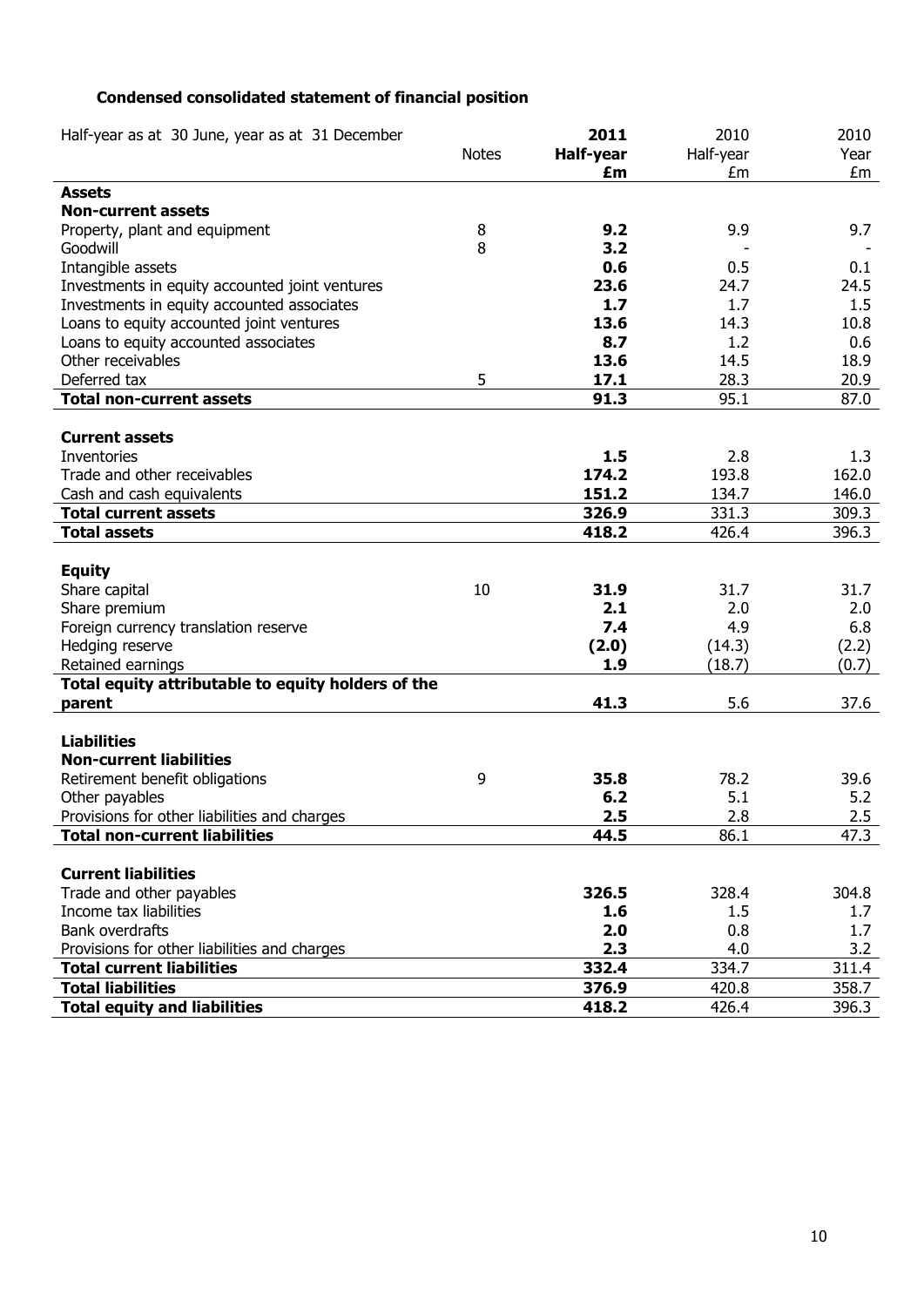# **Condensed consolidated cash flow statement**

| Half-year ended 30 June, year ended 31 December                  | 2011      | 2010      | 2010   |
|------------------------------------------------------------------|-----------|-----------|--------|
|                                                                  | Half-year | Half-year | Year   |
|                                                                  | £m        | £m        | £m     |
| Cash flows from operating activities                             |           |           |        |
| <b>Profit for the period</b>                                     | 7.6       | 6.4       | 23.1   |
| Adjustments for:                                                 |           |           |        |
| Share of results of joint ventures and associates                | 0.3       | 0.2       | 0.5    |
| Finance income                                                   | (17.0)    | (15.6)    | (30.7) |
| Finance expense                                                  | 16.2      | 16.2      | 32.2   |
| Income tax                                                       | 2.5       | 1.8       | 4.8    |
| Profit on sales of interests in joint ventures and associates    |           |           | (11.2) |
| Depreciation of property, plant and equipment                    | 0.7       | 1.0       | 1.7    |
| Amortisation of intangible assets                                | 0.1       | 0.4       | 0.9    |
| Share-based payments expense                                     | 1.2       | 1.3       | 4.5    |
| Profit on sale of plant and equipment                            |           | (1.2)     | (1.2)  |
| Profit on sale of non-consolidated subsidiary                    | (0.5)     |           |        |
| Profit on sale of land and property                              |           | (1.3)     | (1.3)  |
| Cash from operations before changes in working capital           |           |           |        |
| and provisions                                                   | 11.1      | 9.2       | 23.3   |
|                                                                  |           |           |        |
| (Increase)/decrease in inventories                               | (0.2)     | (0.4)     | 1.1    |
| (Increase)/decrease in receivables                               | (6.3)     | 6.2       | 37.2   |
| Increase/(decrease) in payables                                  | 22.3      | 12.8      | (10.2) |
| Movement in provisions and employee benefits                     | (3.9)     | (8.7)     | (20.0) |
| <b>Cash from operations</b>                                      | 23.0      | 19.1      | 31.4   |
|                                                                  |           |           |        |
| Interest paid                                                    | (0.4)     | (0.4)     | (0.9)  |
| Income tax received                                              |           |           | 0.2    |
| <b>Net cash from operating activities</b>                        | 22.6      | 18.7      | 30.7   |
|                                                                  |           |           |        |
| <b>Cash flows from investing activities</b>                      |           |           |        |
| Interest received                                                | 0.4       | 0.6       | 1.0    |
| Dividends received from joint ventures and associates            |           |           | 0.1    |
| Additions to property, plant and equipment                       | (0.3)     | (0.5)     | (1.1)  |
| Acquisition of subsidiary                                        | (3.2)     |           |        |
| Proceeds of disposals of property, plant and equipment           |           | 3.6       | 3.8    |
| Proceeds of disposal of non-consolidated subsidiary              | 0.5       |           |        |
| Loan repayments by joint ventures and associates                 |           | 0.2       | 0.5    |
| Additions to loans to joint ventures and associates              | (11.4)    | (5.8)     | (5.9)  |
| Net cash used by investing activities                            | (14.0)    | (1.9)     | (1.6)  |
|                                                                  |           |           |        |
| <b>Cash flows from financing activities</b>                      |           |           |        |
| Ordinary dividends paid                                          | (3.8)     | (3.4)     | (5.4)  |
| Cash used by financing activities                                | (3.8)     | (3.4)     | (5.4)  |
| Net increase in cash, cash equivalents and overdrafts            | 4.8       | 13.4      | 23.7   |
|                                                                  |           |           |        |
| Cash, cash equivalents and overdrafts at beginning of the period | 144.3     | 120.5     | 120.5  |
| Effect of foreign exchange rate changes                          | 0.1       |           | 0.1    |
| Cash, cash equivalents and overdrafts at end of the              |           |           |        |
| period                                                           | 149.2     | 133.9     | 144.3  |
|                                                                  |           |           |        |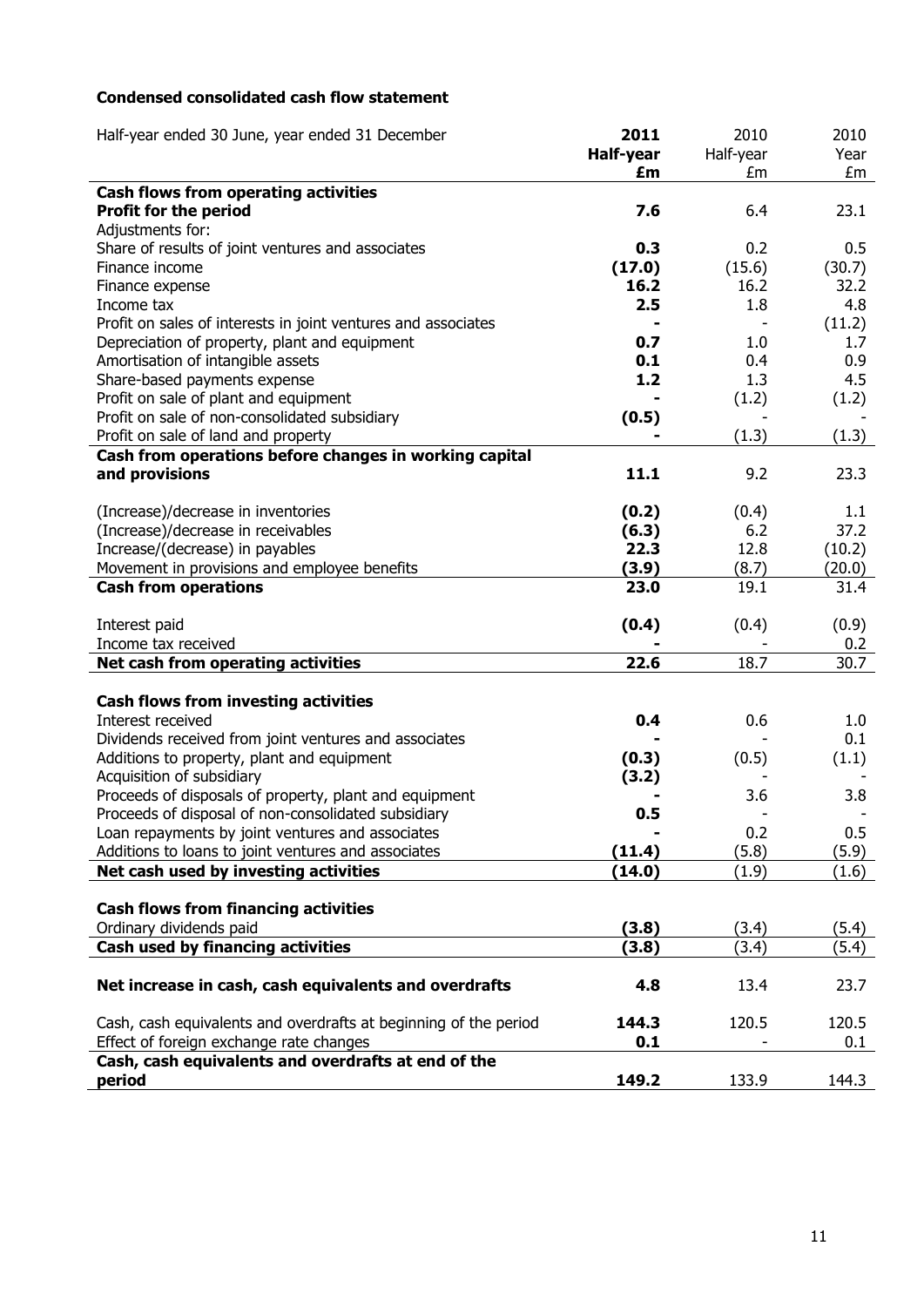# **Notes to the interim financial statements**

# **1. General information**

Costain Group PLC (the Company) is a public limited company incorporated in the United Kingdom. The address of its registered office and principal place of business is Costain House, Vanwall Business Park, Maidenhead, Berkshire SL6 4UB.

The Condensed consolidated interim financial statements are presented in pounds sterling, rounded to the nearest hundred thousand.

The comparative figures for the financial year ended 31 December 2010 are not the Company's full statutory accounts for that financial year. Those accounts have been reported on by the Company's auditors and delivered to the Registrar of Companies. The report of the auditors was (i) unqualified, (ii) did not include a reference to any matters to which the auditors drew attention by way of emphasis without qualifying their report, and (iii) did not contain a statement under section 498 (2) or (3) of the Companies Act 2006.

After making enquiries and reviewing the latest forecasts, the directors believe that the Group has adequate resources to continue in operational existence for the foreseeable future. Accordingly, they continue to adopt the going concern basis in preparing the interim financial statements.

# **2. Statement of compliance**

This interim financial information for the half-year ended 30 June 2011 has been prepared in accordance with IAS 34 Interim Financial Reporting as adopted by the European Union and with the Disclosure and Transparency Rules of the Financial Services Authority. The interim financial information should be read in conjunction with the Annual Report for the year ended 31 December 2010.

The accounting policies and presentation applied in this Condensed set of financial statements are consistent with those described in the Annual Report for the year ended 31 December 2010. Following the acquisition of ClerkMaxwell Limited IFRS 3 'Business combinations' is applicable for the first time and the Group has adopted the following goodwill policy.

Goodwill arising on the acquisition of subsidiaries represents the excess of the fair value of consideration over the fair value of the identifiable assets and liabilities and is included in noncurrent assets.

Goodwill is reviewed annually for impairment and is carried at cost less accumulated impairment losses. Goodwill is included when determining the profit or loss on subsequent disposal of the business to which it relates.

The Board approved the unaudited interim financial statements on 25 August 2011.

The Group's principal risks and uncertainties are consistent with those noted in the Annual Report for the year ended 31 December 2010. The Directors consider that the significant areas of judgment made by management that have significant effect on the Group's performance and estimates with a significant risk of material adjustment in the second half of the year are unchanged from those identified on page 114 of the Annual Report for the year ended 31 December 2010.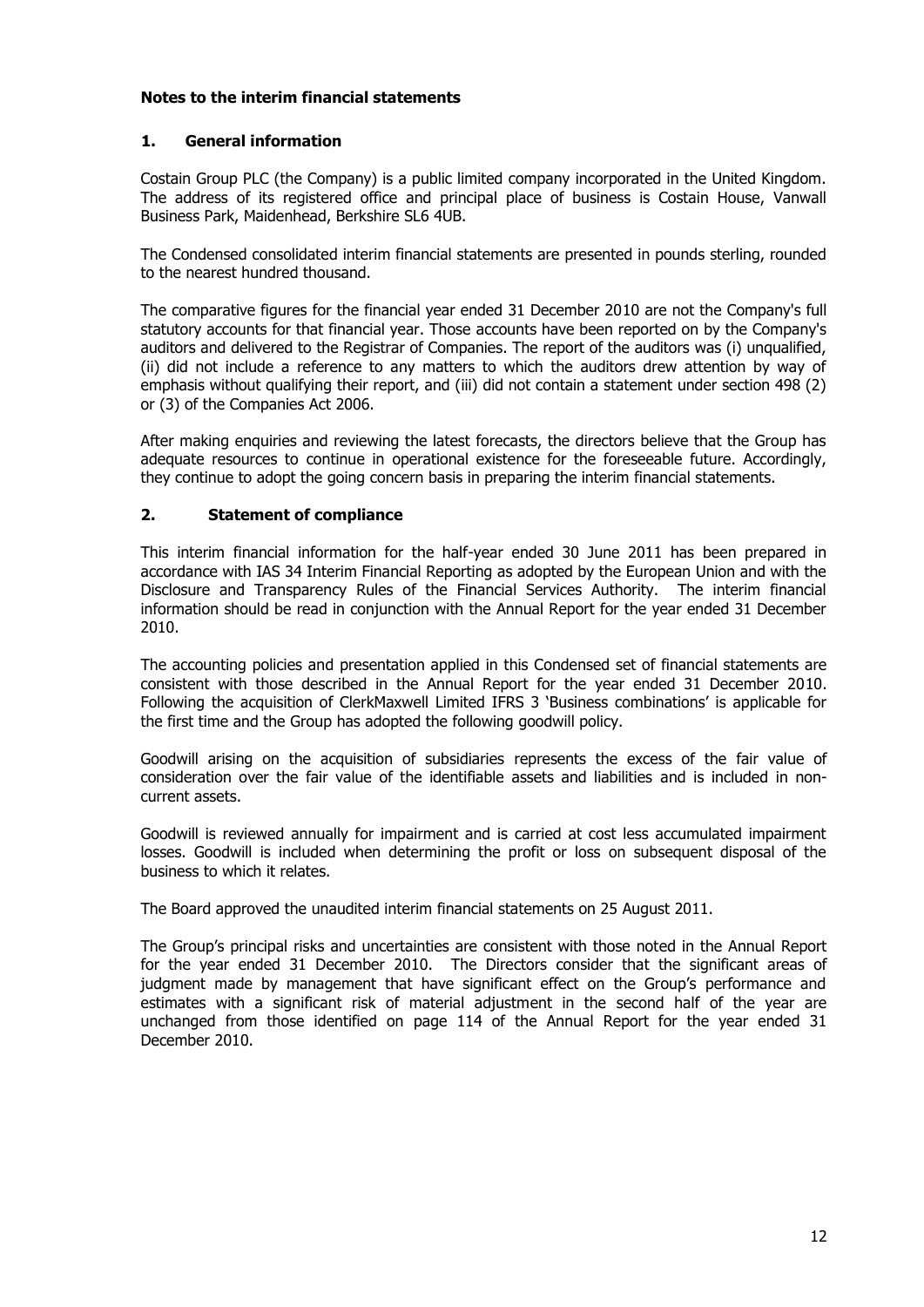# **3. Business segment information**

The Group now has four business segments: Environment, Infrastructure, Energy & Process and Land Development operations in Spain. The segments are strategic business units with separate management and have different core customers or offer different services.

| Half-year ended 30<br><b>June 2011</b>                       | <b>Environment</b><br>£m | <b>Infrastructure</b><br>£m | <b>Energy &amp;</b><br><b>Process</b><br>£m | Land<br><b>Development</b><br>£m | <b>Central</b><br>costs<br>£m | Total<br>£m |
|--------------------------------------------------------------|--------------------------|-----------------------------|---------------------------------------------|----------------------------------|-------------------------------|-------------|
| <b>External revenue</b>                                      | 103.7                    | 219.4                       | 85.8                                        |                                  | ۰                             | 408.9       |
| Share of revenue of JVs                                      |                          |                             |                                             |                                  |                               |             |
| and associates                                               | 56.1                     |                             | 2.8                                         | 0.7                              | ۰                             | 59.6        |
| Total segment revenue                                        | 159.8                    | 219.4                       | 88.6                                        | 0.7                              | ۰                             | 468.5       |
|                                                              |                          |                             |                                             |                                  |                               |             |
| <b>Group operating</b><br>profit/(loss)<br>Profit on sale of | 5.9                      | 5.7                         | 1.6                                         |                                  | (4.1)                         | 9.1         |
| subsidiary                                                   | 0.5                      |                             | ۰                                           |                                  | Ξ.                            | 0.5         |
| Share of results of JVs<br>and associates                    | 0.3                      | ۰                           | 0.1                                         | (0.7)                            | ۰                             | (0.3)       |
| Profit/(loss) from                                           |                          |                             |                                             |                                  |                               |             |
| operations                                                   | 6.7                      | 5.7                         | 1.7                                         | (0.7)                            | (4.1)                         | 9.3         |
| Net finance income                                           |                          |                             |                                             |                                  |                               | 0.8         |
| <b>Profit before tax</b>                                     |                          |                             |                                             |                                  |                               | 10.1        |

| Half-year ended 30 June |             |                | Energy & | Land                     | Central                  |       |
|-------------------------|-------------|----------------|----------|--------------------------|--------------------------|-------|
| 2010                    | Environment | Infrastructure | Process  | Development              | costs                    | Total |
|                         | £m          | £m             | £m       | £m                       | £m                       | £m    |
| External revenue        | 206.1       | 223.8          | 60.0     | $\overline{\phantom{0}}$ | $\blacksquare$           | 489.9 |
| Share of revenue of JVs |             |                |          |                          |                          |       |
| and associates          | 40.6        |                | 2.4      | 0.5                      | $\overline{\phantom{a}}$ | 43.5  |
| Total segment revenue   | 246.7       | 223.8          | 62.4     | 0.5                      | ۰                        | 533.4 |
|                         |             |                |          |                          |                          |       |
| Group operating         |             |                |          |                          |                          |       |
| (loss)/profit           | (0.3)       | 8.0            | 3.0      |                          | (3.0)                    | 7.7   |
| Profit on sales of JVs  |             |                |          |                          |                          |       |
| and associates          | 1.3         |                |          |                          |                          | 1.3   |
| Share of results of JVs |             |                |          |                          |                          |       |
| and associates          | 0.2         |                | 0.1      | (0.5)                    | $\overline{\phantom{a}}$ | (0.2) |
| Profit/(loss) from      |             |                |          |                          |                          |       |
| operations              | 1.2         | 8.0            | 3.1      | (0.5)                    | (3.0)                    | 8.8   |
| Net finance expense     |             |                |          |                          |                          | (0.6) |
| Profit before tax       |             |                |          |                          |                          | 8.2   |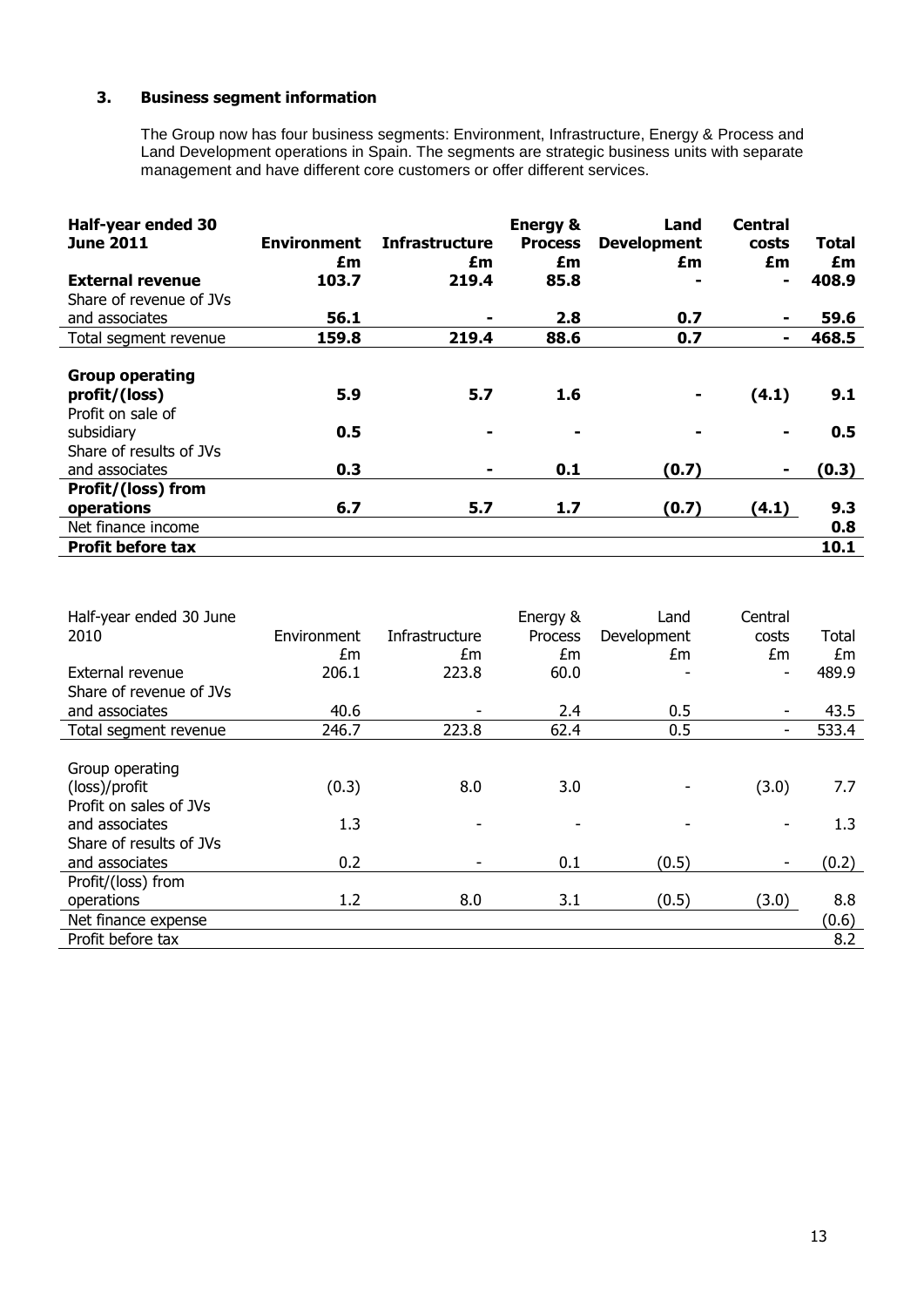| Year ended 31           |             |                | Energy & | Land        | Central                  |         |
|-------------------------|-------------|----------------|----------|-------------|--------------------------|---------|
| December 2010           | Environment | Infrastructure | Process  | Development | costs                    | Total   |
|                         | £m          | £m             | £m       | £m          | £m                       | £m      |
| External revenue        | 422.3       | 371.0          | 131.2    |             | ۰                        | 924.5   |
| Share of revenue of JVs |             |                |          |             |                          |         |
| and associates          | 67.5        | 24.3           | 5.4      | 0.8         | ۰                        | 98.0    |
| Total segment revenue   | 489.8       | 395.3          | 136.6    | 0.8         | $\overline{\phantom{a}}$ | 1,022.5 |
|                         |             |                |          |             |                          |         |
| Operating profit/(loss) | 3.6         | 12.2           | 8.0      | -           | (6.4)                    | 17.4    |
| Profit on sales of JVs  |             |                |          |             |                          |         |
| and associates          | 11.2        |                |          |             | ۰                        | 11.2    |
| Profit on sale of land  |             |                |          |             |                          |         |
| and property            | 1.3         |                |          |             |                          | 1.3     |
| Share of results of JVs |             |                |          |             |                          |         |
| and associates          | 1.1         |                | 0.2      | (1.8)       |                          | (0.5)   |
| Profit/(loss) from      |             |                |          |             |                          |         |
| operations              | 17.2        | 12.2           | 8.2      | (1.8)       | (6.4)                    | 29.4    |
| Net finance expense     |             |                |          |             |                          | (1.5)   |
| Profit before tax       |             |                |          |             |                          | 27.9    |

# **4. Net finance income/(expense)**

Finance income includes the expected return on the assets of the pension scheme of £16.3 million (2010 half-year £14.8 million, 2010 year £29.7 million) and finance expense includes the expected increase in the present value of the pension scheme liabilities of £15.4 million (2010 half-year £15.8 million, 2010 year £31.3 million). The expected return and the increase in present value are based on the value of assets and liabilities of the pension scheme at the start of the period.

# **5. Income tax**

|                                                         | 2011<br>Half-year<br>£m | 2010<br>Half-year<br>£m | 2010<br>Year<br>£m |
|---------------------------------------------------------|-------------------------|-------------------------|--------------------|
| UK taxation                                             | (0.1)                   | (0.3)                   | (0.2)              |
| Deferred taxation                                       | 2.6                     | 2.1                     | 5.0                |
| Income tax expense in the consolidated income statement | 2.5                     | 1.8                     | 4.8                |
| Effective tax rate                                      | 24.8%                   | 22.0%                   | 17.2%              |

The effective corporation tax charged represents the estimate of the tax rate for the full year. No account has been taken in these interim financial statements of the reduction in corporation tax from 26% to 25% with effect from 1 April 2012. If that 1% change had been applied to the deferred tax asset at 30 June 2011, a reduction of £0.7 million would have arisen (£1.3 million charged to other comprehensive income and £0.6 million credited to the income tax expense).

A further reduction to reflect the proposed corporation tax rate of 23% from 1 April 2014 would reduce the deferred tax asset by another £1.3 million.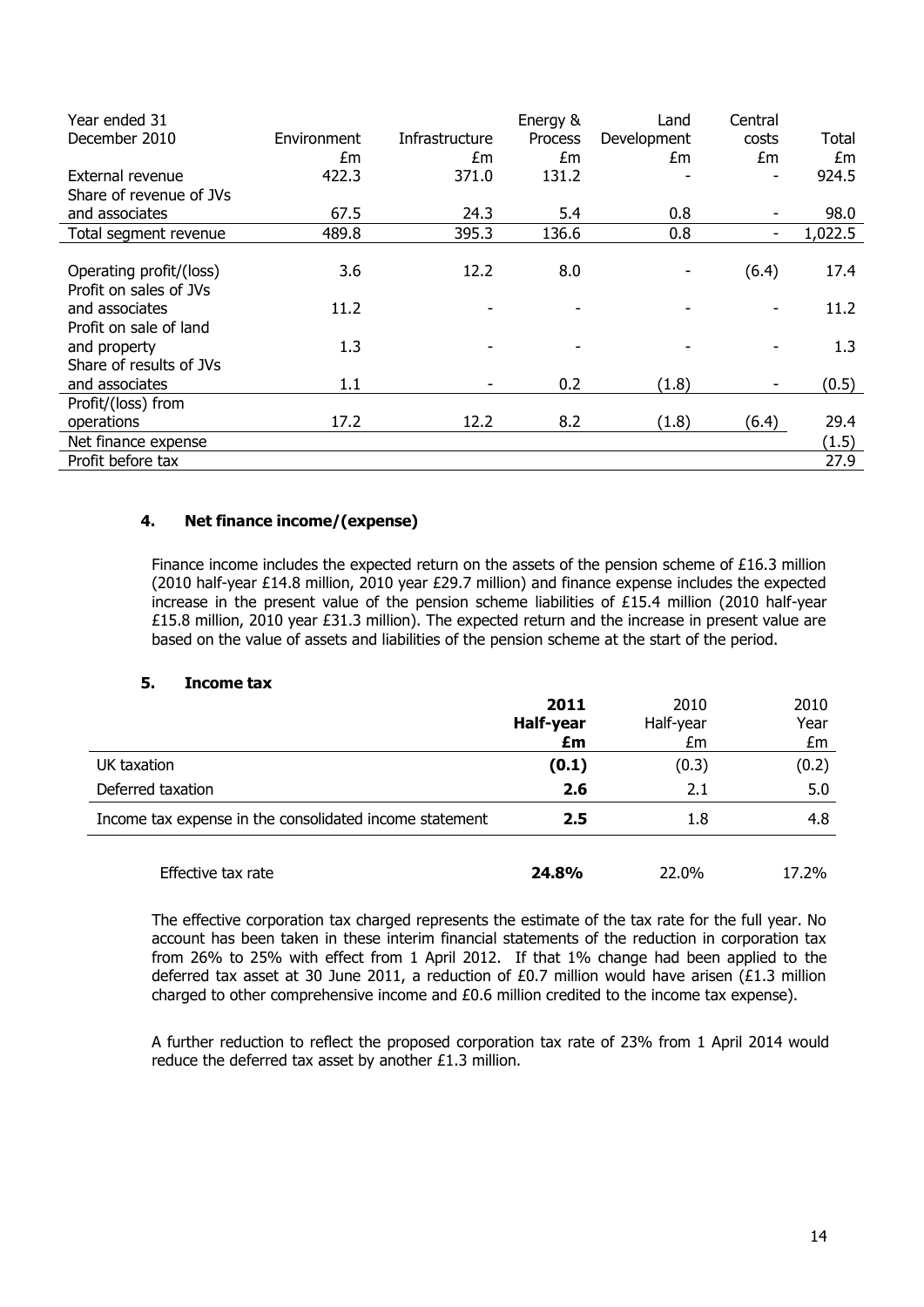# **6. Earnings per share**

The calculation of earnings per share is based on profit for the period of  $E$ 7.6 million (2010 half-year £6.4 million, 2010 year £23.1 million) and the number of shares set out below:

|                                                                                       | 2011<br>Half-year<br><b>Number</b><br>(m) | 2010<br>Half-year<br><b>Number</b><br>(m) | 2010<br>Year<br><b>Number</b><br>(m) |
|---------------------------------------------------------------------------------------|-------------------------------------------|-------------------------------------------|--------------------------------------|
| Weighted average number of shares for basic earnings<br>per share calculation         | 63.7                                      | 63.4                                      | 63.5                                 |
| Dilutive potential ordinary shares arising from employee<br>share schemes             | 0.8                                       | 0.8                                       | 1.7                                  |
| Weighted average number of shares for fully diluted<br>earnings per share calculation | 64.5                                      | 64.2                                      | 65.2                                 |

# **7. Dividends**

|                                                                       | <b>Dividend</b><br>per share<br>pence | Six months<br>ended 30 June<br>2011<br>£m | Six months<br>ended 30 June<br>2010<br>£m | Year ended<br>31 December<br>2010<br>£m |
|-----------------------------------------------------------------------|---------------------------------------|-------------------------------------------|-------------------------------------------|-----------------------------------------|
| Final dividend for the year ended<br>31 December 2009                 | 5.5                                   |                                           | 3.6                                       | 3.6                                     |
| Interim dividend for the year ended<br>31 December 2010               | 3.0                                   |                                           |                                           | 1.9                                     |
| Final dividend for the year ended<br>31 December 2010                 | 6.25                                  | 3.9                                       |                                           |                                         |
| Amount recognised as distributions<br>to equity holders in the period |                                       | 3.9                                       | 3.6                                       | 5.5                                     |
| Dividends settled in shares                                           |                                       | (0.1)                                     | (0.1)                                     | (0.1)                                   |
| Dividends settled in cash                                             |                                       | 3.8                                       | 3.5                                       | 5.4                                     |

The proposed interim dividend of 3.25 pence (2010: 3.0 pence) has not been included as a liability in these interim financial statements because it had not been approved at the period end date. The dividend totalling £2.1 million will be paid on 28 October 2011 to shareholders on the register at the close of business on 23 September 2011. A scrip dividend alternative will be offered.

# **8. Non-current assets**

During the interim period, the Group spent £0.3 million on plant and equipment (2010 half-year £0.6 million, 2010 year  $£1.1$  million). During the prior interim period, the Group closed and subsequently sold one of its offices for net proceeds of £2.5 million (2010 year £2.5 million) and sold plant and equipment for net proceeds of £1.1 million (2010 year £1.1 million).

During the interim period, the Group acquired ClerkMaxwell Limited for a consideration of £4.2 million (including deferred consideration), comprising net tangible assets of £0.4 million, intangible assets of £0.6 million and goodwill of £3.2 million.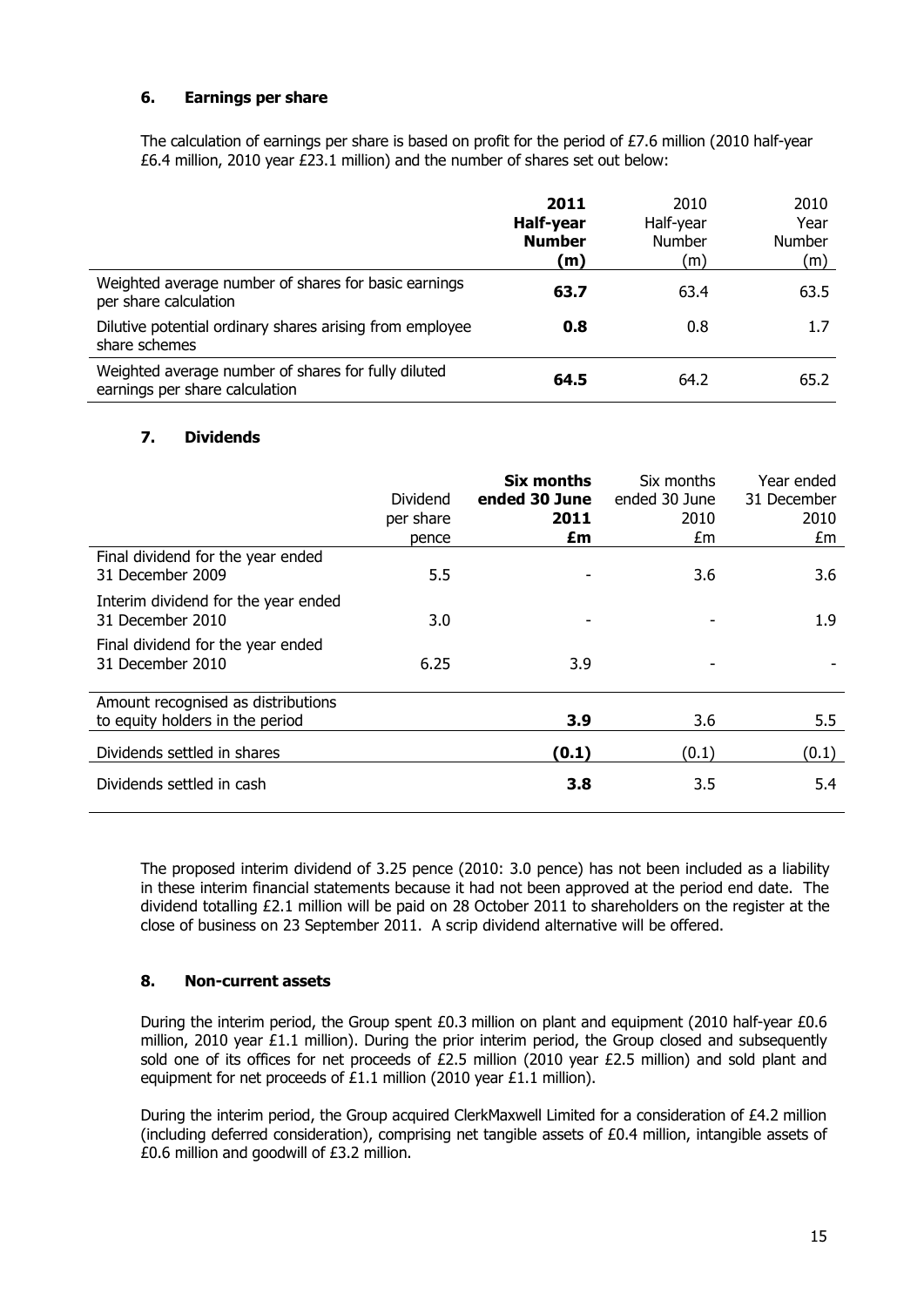# **9. Retirement benefit obligations**

|                                                      | 2011      | 2010      | 2010    |
|------------------------------------------------------|-----------|-----------|---------|
|                                                      | Half-year | Half-year | Year    |
|                                                      | £m        | £m        | £m      |
| Present value of defined benefit obligations         | (579.2)   | (540.4)   | (576.7) |
| Fair value of scheme assets                          | 543.4     | 462.2     | 537.1   |
| Recognised liability for defined benefit obligations | (35.8)    | (78.2)    | (39.6)  |

| Movements in present value of defined benefit<br>obligations: | 2011<br>Half-year<br>£m | 2010<br>Half-year<br>£m | 2010<br>Year<br>£m |
|---------------------------------------------------------------|-------------------------|-------------------------|--------------------|
| Opening balance                                               | 576.7                   | 560.5                   | 560.5              |
| Past service cost                                             | -                       | 1.1                     | 1.2                |
| Interest cost                                                 | 15.4                    | 15.8                    | 31.3               |
| Actuarial (gains)/losses                                      | (1.6)                   | (24.2)                  | 8.5                |
| Benefits paid                                                 | (11.3)                  | (12.8)                  | (24.8)             |
| Closing balance                                               | 579.2                   | 540.4                   | 576.7              |

| Movements in fair value of scheme assets: | 2011<br>Half-year<br>£m | 2010<br>Half-year<br>£m | 2010<br>Year<br>£m |
|-------------------------------------------|-------------------------|-------------------------|--------------------|
| Opening balance                           | 537.1                   | 455.8                   | 455.8              |
| Expected return on scheme assets          | 16.3                    | 14.8                    | 29.7               |
| Actuarial (losses)/gains                  | (2.8)                   | (5.9)                   | 33.1               |
| Contributions by employer                 | 4.1                     | 10.3                    | 43.3               |
| Benefits paid                             | (11.3)                  | (12.8)                  | (24.8)             |
| Closing balance                           | 543.4                   | 462.2                   | 537.1              |

The following actuarial assumptions have been used in the IAS 19 valuations of the Group's defined benefit pension scheme (expressed as weighted averages):

|                                          | 2011<br>Half-year<br>$\frac{0}{0}$ | 2010<br>Half-year<br>% | 2010<br>Year<br>% |
|------------------------------------------|------------------------------------|------------------------|-------------------|
| Discount rate                            | 5.50                               | 5.40                   | 5.40              |
| Future pension increases                 | 3.50                               | 3.20                   | 3.40              |
| Inflation assumption                     | 3.50                               | 3.20                   | 3.40              |
| Expected rate of return on scheme assets | 6.11                               | 6.51                   | 6.11              |

The discount rate, inflation and pension increase and mortality assumptions have a significant effect on the amounts reported. Changes in these assumptions would have the following effects on the Group's defined benefit scheme:

|                                                                                     | Pension liability |
|-------------------------------------------------------------------------------------|-------------------|
|                                                                                     | fm.               |
| Increase discount rate by 0.25%, decreases pension liability by                     | 22.2              |
| Decrease inflation (and pension increases) by 0.25%, decreases pension liability by | 19.5              |
| Increase life expectancy by one year, increases pension liability by                | 14.8              |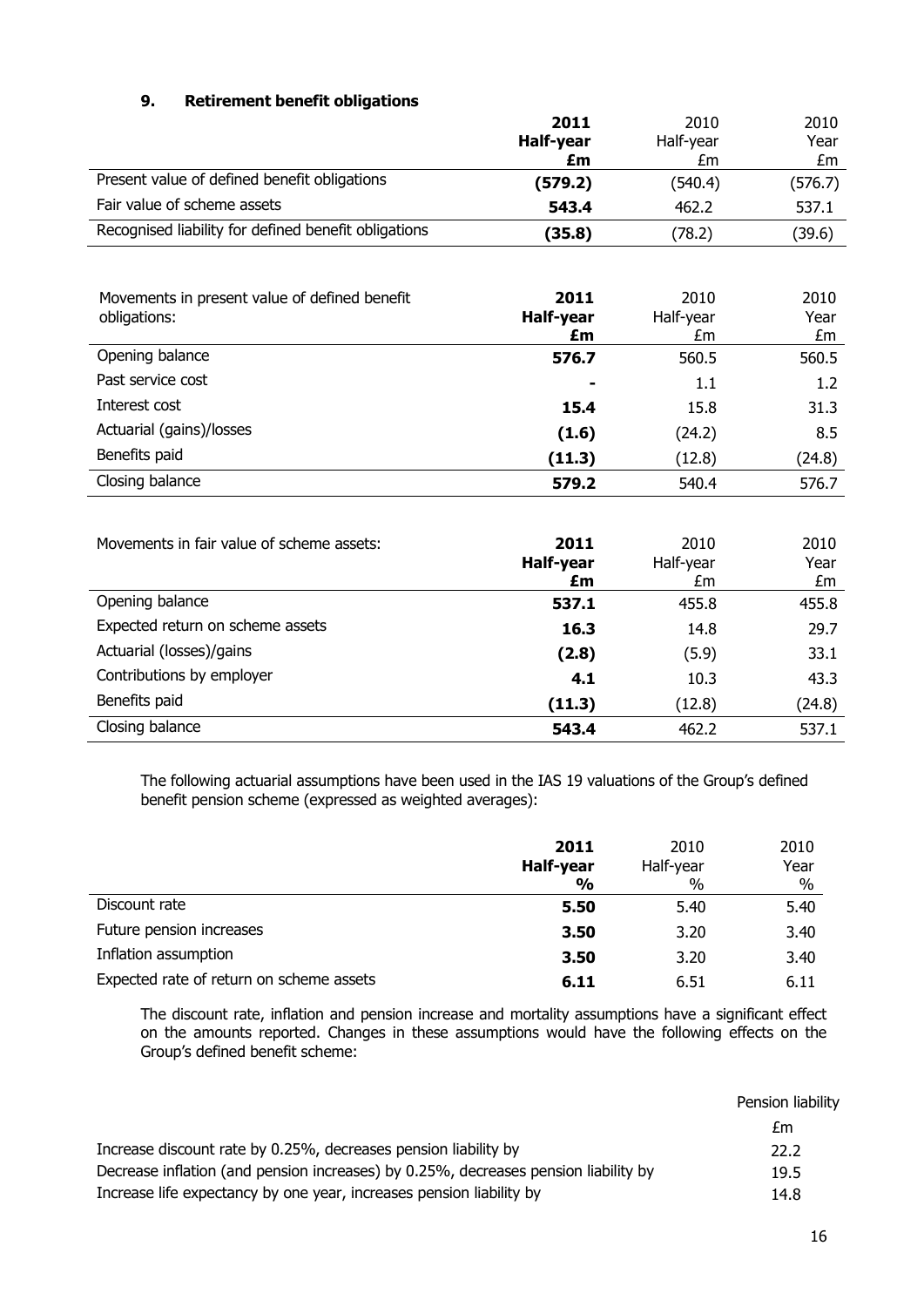# **10. Share capital**

Issued capital as at 30 June 2011 amounted to £31.9 million (2010 half-year £31.7 million, 2010 year £31.7 million).

The Company announced on 19 May 2011 that shareholders had, pursuant to the Scrip Dividend Scheme, elected to receive 59,673 ordinary shares of 50 pence each in the Company in lieu of cash in respect of all or part of their final dividend for the year ended 31 December 2010.

The 2007 and 2008 Long-Term Incentive Plans (LTIPs) ended on 31 December 2010 and resulted in the award of 351,847 shares. Full details will be disclosed in the annual financial statements.

Following admission of the shares issued pursuant to the Scrip Dividend Scheme, together with the LTIP awards, the Company's issued share capital at the end of the period comprised 63,898,452 ordinary shares of 50 pence each.

The Group has established a Long-Term Incentive Plan (LTIP) under which directors and senior employees can receive awards of shares subject to the Group achieving earnings per share growth targets, and a Defined Share Bonus Plan (DSBP) under which directors and senior employees can receive awards of shares subject to the Group achieving profit targets. Full details of these plans are disclosed in the annual financial statements.

The following grants were made during the period to 30 June 2011:

| <b>Arrangement</b>             | <b>LTIP 2011</b>         | <b>LTIP 2011</b>         | DSBP 2011 *           |
|--------------------------------|--------------------------|--------------------------|-----------------------|
|                                | <b>Basic Award</b>       | <b>Enhanced Award</b>    |                       |
| Date of grant / notification   | 12 April 2011            | 12 April 2011            | 14 April 2011         |
| Number of instruments granted  | 646,468                  | 140,725                  | 646,483               |
| Share price at date of grant / | 238.0p                   | 238.0p                   | 238.0p                |
| notification                   |                          |                          |                       |
| Contractual life               | 3 Years                  | 3 Years                  | 3 Years               |
| Vesting conditions             | 3 year service period &  | 3 year service period    | 3 year service period |
|                                | aggregate EPS targets of | & EPS targets of between | & profit from         |
|                                | between 102.3p and       | $47.4p$ and              | operations targets in |
|                                | 112.6p in 2011, 2012     | 55.8p in 2013            | 2011                  |
|                                | and 2013                 |                          |                       |
| Settlement                     | <b>Shares</b>            | <b>Shares</b>            | <b>Shares</b>         |
| Fair value per granted         |                          |                          |                       |
| instrument determined at the   | 225.3p                   | 225.3p                   | 206.4p                |
| grant date                     |                          |                          |                       |

\* DSBP figures based on notification only. Actual grant date will be in 2012.

# **11. Related party transactions**

There have been no significant changes in the nature of related party transactions since the last annual financial statements as at, and for the year ended, 31 December 2010.

# **12. Post balance sheet event**

On 22 August 2011, the Company announced that it had acquired 100 per cent of the issued share capital of Promanex Group Holdings Limited, for a consideration, including management retention payments, of £16.4 million, plus normalised net debt of £2.4 million. The acquisition has been funded from the Group's cash resources.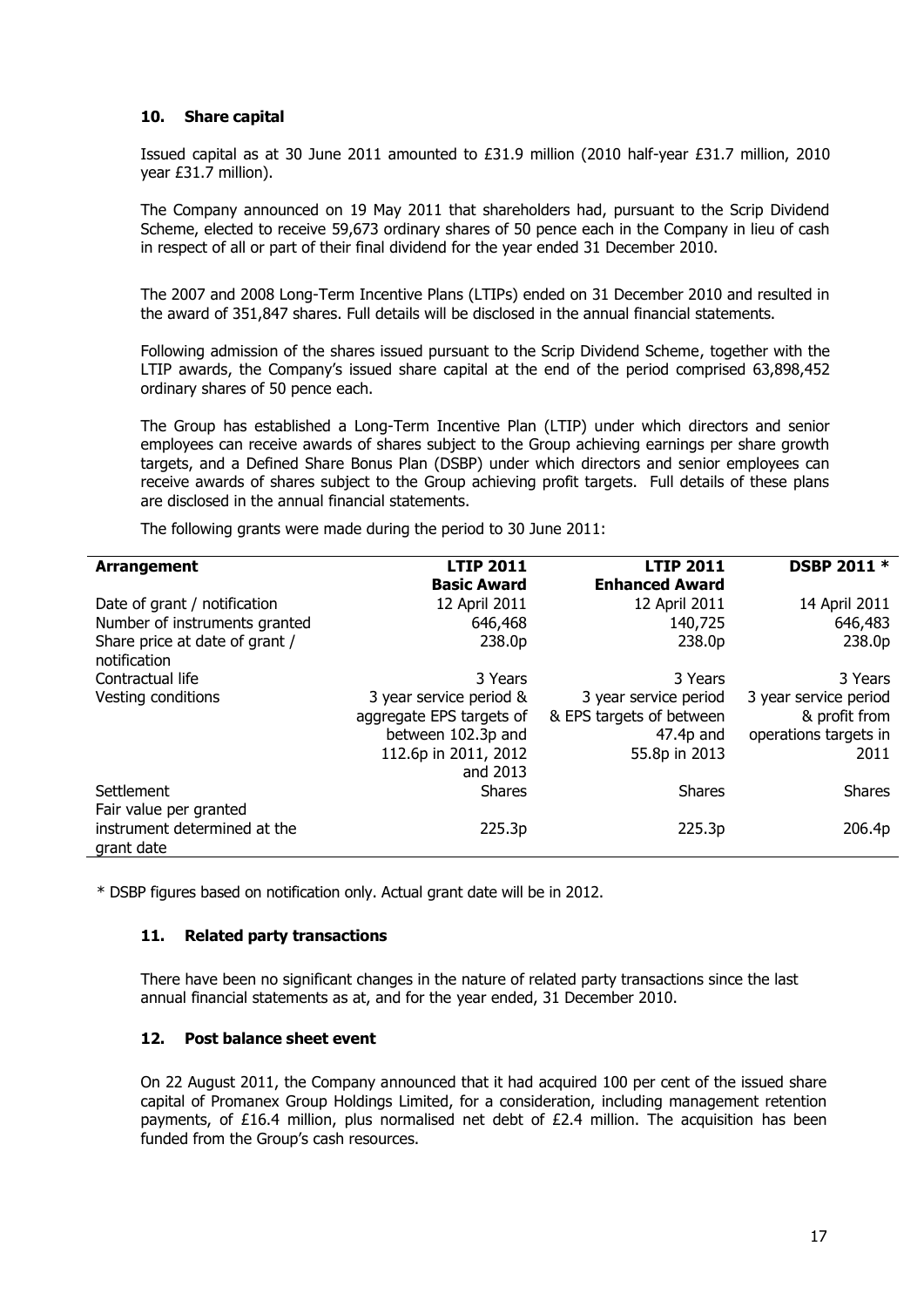# **Responsibility Statement of the Directors in respect of the interim financial report**

We confirm that to the best of our knowledge:

• the Condensed set of financial statements has been prepared in accordance with IAS 34 Interim Financial Reporting as adopted by the EU;

• the interim management report includes a fair review of the information required by:

(a) DTR 4.2.7R of the Disclosure and Transparency Rules, being an indication of important events that have occurred during the first six months of the financial year and their impact on the Condensed set of financial statements; and a description of the principal risks and uncertainties for the remaining six months of the year; and

(b) DTR 4.2.8R of the Disclosure and Transparency Rules, being related party transactions that have taken place in the first six months of the current financial year and that have materially affected the financial position or performance of the entity during that period; and any changes in the related party transactions described in the last annual report that could do so.

On behalf of the Board

# **David Allvey - Chairman**

# **Andrew Wyllie – Chief Executive**

25 August 2011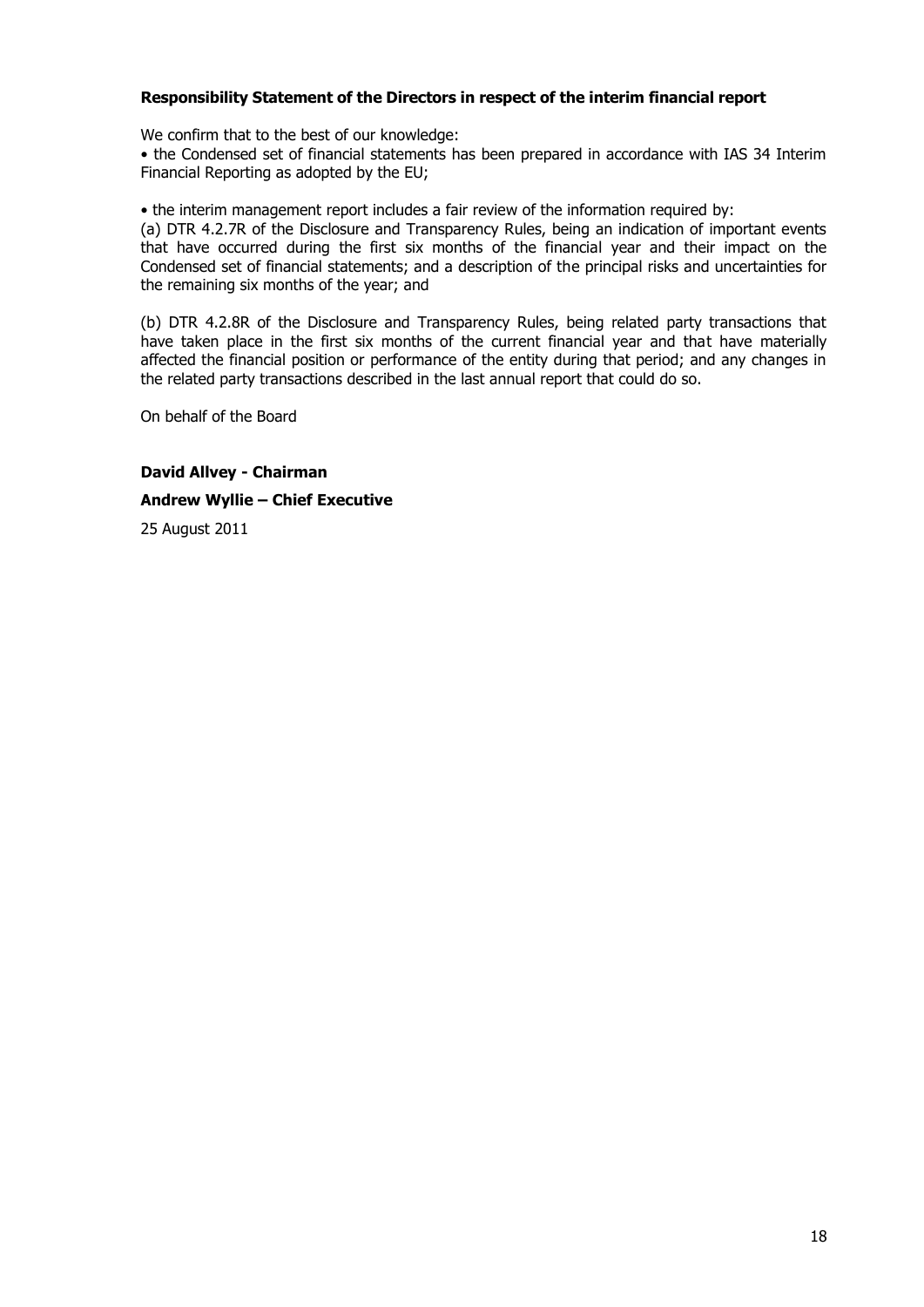# **Independent review report to Costain Group PLC**

# **Introduction**

We have been engaged by the company to review the Condensed set of financial statements in the half-yearly financial report for the six months ended 30 June 2011 which comprises the Condensed consolidated income statement, the Condensed consolidated statement of comprehensive income, the Condensed statement of changes in equity, the Condensed consolidated statement of financial position, the Condensed consolidated cash flow statement and explanatory notes. We have read the other information contained in the half-yearly financial report and considered whether it contains any apparent misstatements or material inconsistencies with the information in the Condensed set of financial statements.

This report is made solely to the company in accordance with the terms of our engagement to assist the company in meeting the requirements of the Disclosure and Transparency Rules ("the DTR") of the UK's Financial Services Authority ("the UK FSA"). Our review has been undertaken so that we might state to the company those matters we are required to state to it in this report and for no other purpose. To the fullest extent permitted by law, we do not accept or assume responsibility to anyone other than the company for our review work, for this report, or for the conclusions we have reached.

#### **Directors' responsibilities**

The half-yearly financial report is the responsibility of, and has been approved by, the directors. The directors are responsible for preparing the half-yearly financial report in accordance with the DTR of the UK FSA.

The annual financial statements of the company are prepared in accordance with IFRSs as adopted by the EU. The Condensed set of financial statements included in this half-yearly financial report has been prepared in accordance with *IAS 34 Interim Financial Reporting* as adopted by the EU.

# **Our responsibility**

Our responsibility is to express to the company a conclusion on the Condensed set of financial statements in the half-yearly financial report based on our review.

#### **Scope of review**

We conducted our review in accordance with International Standard on Review Engagements (UK and Ireland) 2410 Review of Interim Financial Information Performed by the Independent Auditor of the Entity issued by the Auditing Practices Board for use in the UK. A review of interim financial information consists of making enquiries, primarily of persons responsible for financial and accounting matters, and applying analytical and other review procedures. A review is substantially less in scope than an audit conducted in accordance with International Standards on Auditing (UK and Ireland) and consequently does not enable us to obtain assurance that we would become aware of all significant matters that might be identified in an audit. Accordingly, we do not express an audit opinion.

#### **Conclusion**

Based on our review, nothing has come to our attention that causes us to believe that the Condensed set of financial statements in the half-yearly financial report for the six months ended 30 June 2011 is not prepared, in all material respects, in accordance with IAS 34 as adopted by the EU and the DTR of the UK FSA.

Stephen Bligh **for and on behalf of KPMG Audit Plc** Chartered Accountants London

25 August 2011